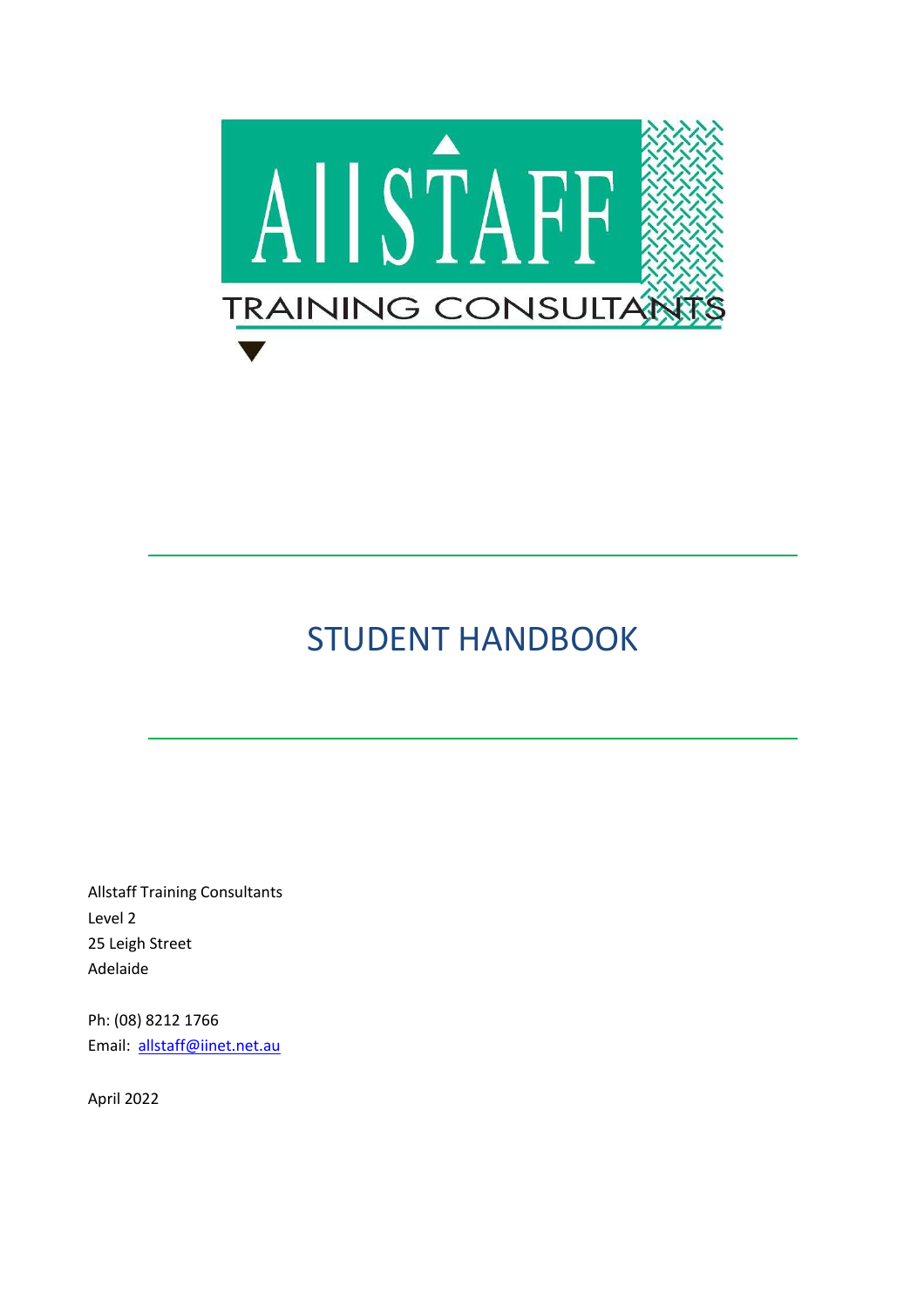## **TABLE OF CONTENTS**

| <b>SECTION 1</b> |  |
|------------------|--|
|                  |  |
|                  |  |
|                  |  |
|                  |  |
| <b>SECTION 2</b> |  |
|                  |  |
|                  |  |
|                  |  |
|                  |  |
|                  |  |
|                  |  |
|                  |  |
|                  |  |
|                  |  |
|                  |  |
|                  |  |
|                  |  |
|                  |  |
|                  |  |
|                  |  |
|                  |  |
|                  |  |
|                  |  |
|                  |  |
|                  |  |
|                  |  |
| <b>SECTION 3</b> |  |
|                  |  |
|                  |  |
|                  |  |
|                  |  |
|                  |  |
|                  |  |
|                  |  |
|                  |  |
|                  |  |
|                  |  |
|                  |  |
|                  |  |
|                  |  |
|                  |  |
|                  |  |
|                  |  |
|                  |  |
|                  |  |
|                  |  |
|                  |  |
|                  |  |
|                  |  |
|                  |  |
| <b>SECTION 4</b> |  |
|                  |  |
|                  |  |
|                  |  |
|                  |  |
|                  |  |
|                  |  |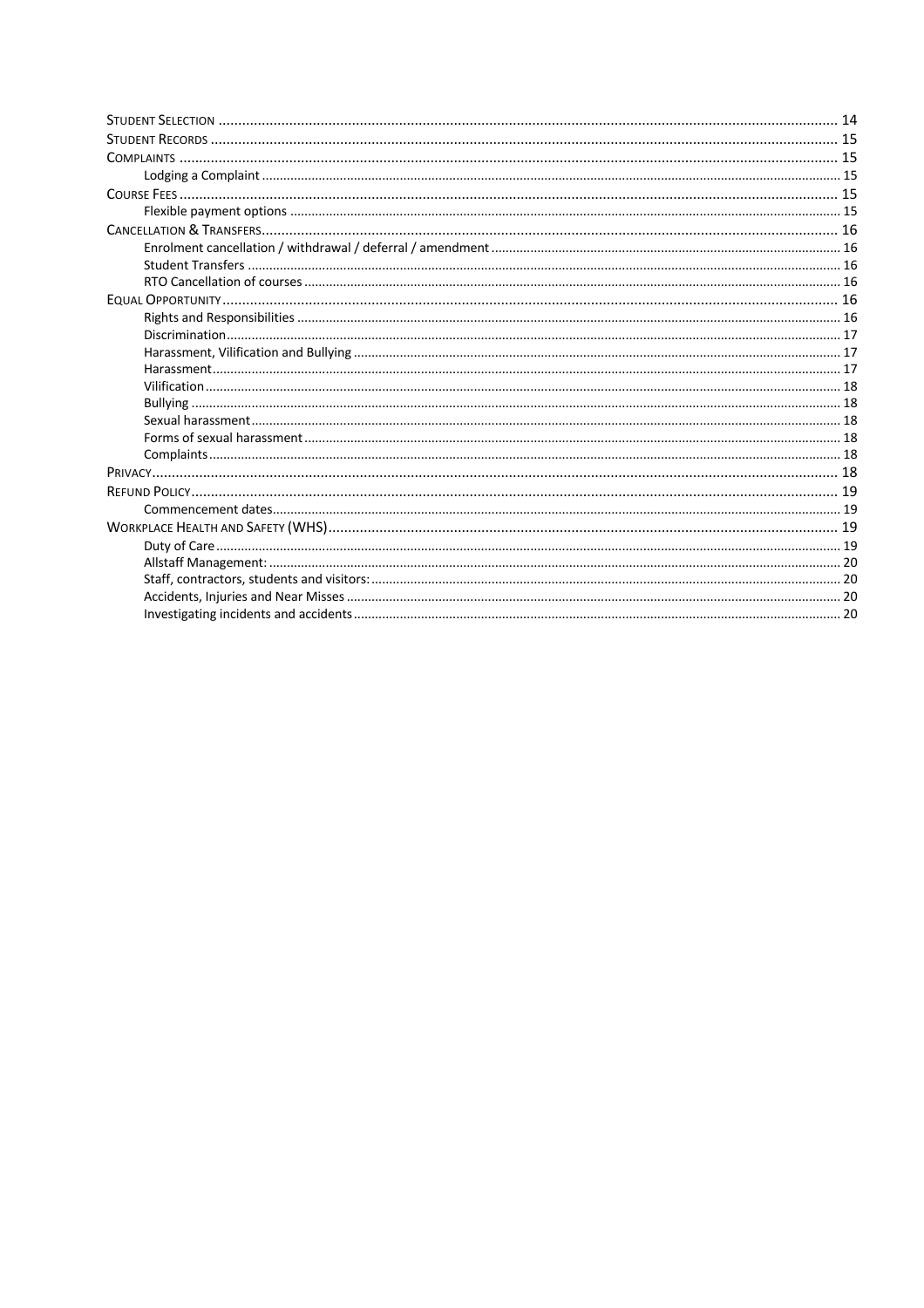### **SECTION 1 INTRODUCTION**

The purpose of this handbook is to provide you with a quick reference about training programs, policies and processes, roles and responsibilities guiding you through your learning experience with Allstaff.

#### **Allstaff**

Thank you for considering training with Allstaff.

Allstaff is a registered training organisation (RTO) registered with the VET Regulator.

Allstaff aims to deliver high quality, innovative and engaging training that is relevant to students, employers and industry. Our commitment to continuous improvement means we are constantly developing and improving new resources, processes and facilitation methods to remain ahead in technology and industry standards.

Allstaff's training location: Level 2, 25 Leigh Street, Adelaide, 5000

As an RTO, Allstaff is bound to comply with the Standards for Registered Training Organisations (SRTOs) 2015. Training Services provided to students follow policies and processes developed to meet the VET Quality Framework and SRTOs 2015.

#### **Service Commitment**

Allstaff is committed to providing quality training and assessment services to its learners.

We aim to:

- Provide training and assessment services that meet industry needs and trends;
- Deliver high quality, innovative and engaging training;
- Maintain a person-centred approach;
- Foster relationships with our students, supporting them through their career;
- Provide flexible learning opportunities;
- Provide a supportive, facilitative and open learning environment;
- Ensure all training is delivered by qualified trainers and assessors with the necessary skills and experience;
- Ensure all training is continually monitored and improved;
- Maintain a healthy and effective learning environment for students;
- Produce competent and confident workers that benefit the community and industry.

#### **Training Programs**

Allstaff delivers a range of training programs, both accredited and non-accredited, which we conduct as public courses or customised for students and industry. Our holistic approach ensures students' needs are met. Accredited programs have been approved by State and /or Commonwealth Governments.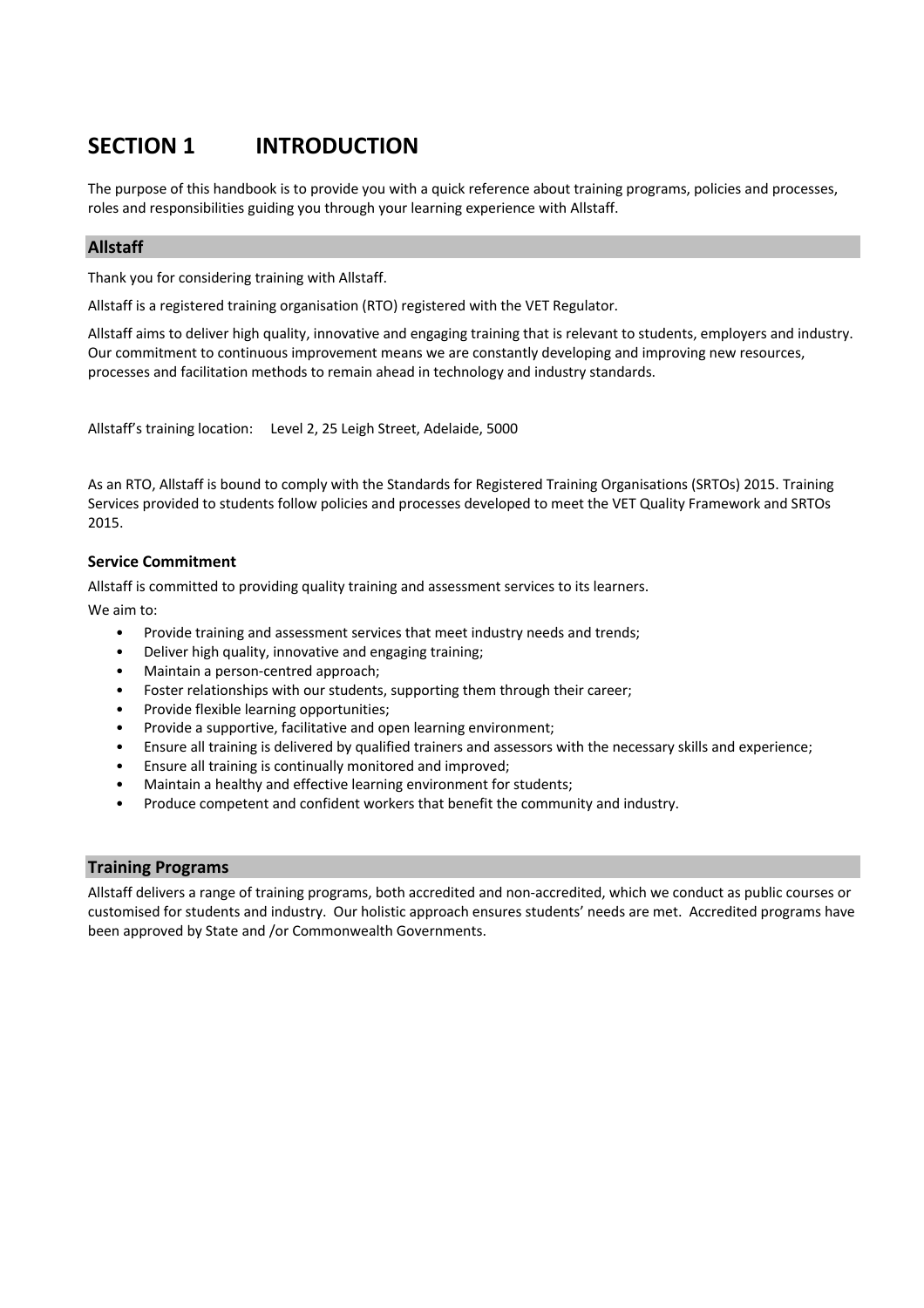## **SECTION 2 STUDENT RIGHTS AND RESPONSIBILITIES**

Allstaff conducts training courses at various venues to suit student needs, course type, and learning styles. The following student participation guidelines will help foster a healthy learning environment for all students.

#### **Attendance**

Attendance at training is recorded each day. These records are required for both learning and health and safety reasons.

Student attendance in class is paramount to successful completion of learning and assessment outcomes. Students are expected to be in attendance for all training sessions.

It is expected that students arrive to class on time and remain for the full duration. Should it be necessary for you to leave a class early – you must advise the trainer/assessor before the class commences.

All classroom sessions are designed to provide students with the essential knowledge and skills required for relevant units of competency. It is expected however that students will undertake additional reading and research.

If you are absent form class, it is your responsibility to catch up on any work missed.

If you are going to be absent from a scheduled class or activity, please advise your trainer/assessor or Allstaff administration personnel. Other arrangements can be made, including self-paced learning or alternative training dates.

#### **Punctuality**

As a courtesy to other students and the trainer/assessor, all students must be punctual throughout the training day, including returning from breaks. Punctuality shows respect and is essential to avoid disruption to other students and the trainer/assessor.

#### **Assessment**

All assessments must be submitted by the due date. If you are having difficulty completing an assessment, you should discuss it with your trainer/assessor well in advance of the due date. This way the trainer/assessor may be able to offer support or grant additional time. Please note there may be conditions to gaining an extension.

#### **Assessment malpractice**

Assessment malpractice includes: cheating, collusion and plagiarism.

Allstaff regards the integrity of assessment as critical to its professional responsibilities as a RTO and therefore strives to ensure the assessment processes are not compromised. Allstaff has policies and procedures in place for dealing with assessment malpractice.

• **Cheating -** 

All assessments must be 100% your own work. Cheating or the use of another person's work and submitting as your own is cheating and will not be tolerated.

• **Collusion -** 

Collusion is the presentation of work, which is the result in whole or in part of unauthorised collaboration with another person or persons. It is your responsibility to ensure that other students do not have an opportunity to copy your work.

• **Plagiarism -** 

Copying from a published work (including the internet), without referencing, will not be tolerated. This includes presentation of work which has been copied in whole or in part from another person's work or from any other source such as the Internet, published books, and periodicals. This includes systematic re-wording or changing key nouns and verbs.

You must follow referencing guidelines if you take another person's idea, and put it into your own words.

#### **Behaviour**

Students are expected to behave appropriately in a mature and professional manner at all times. All students are expected to take responsibility for their own learning and behaviour during training and assessment. Misconduct will not be tolerated.

#### **Misconduct includes -**

- Any offensive conduct or unlawful activity (e.g. theft, fraud, violence, assault);
- Interfering with another person's property;
- Removing, damaging or mistreating Allstaff property or equipment;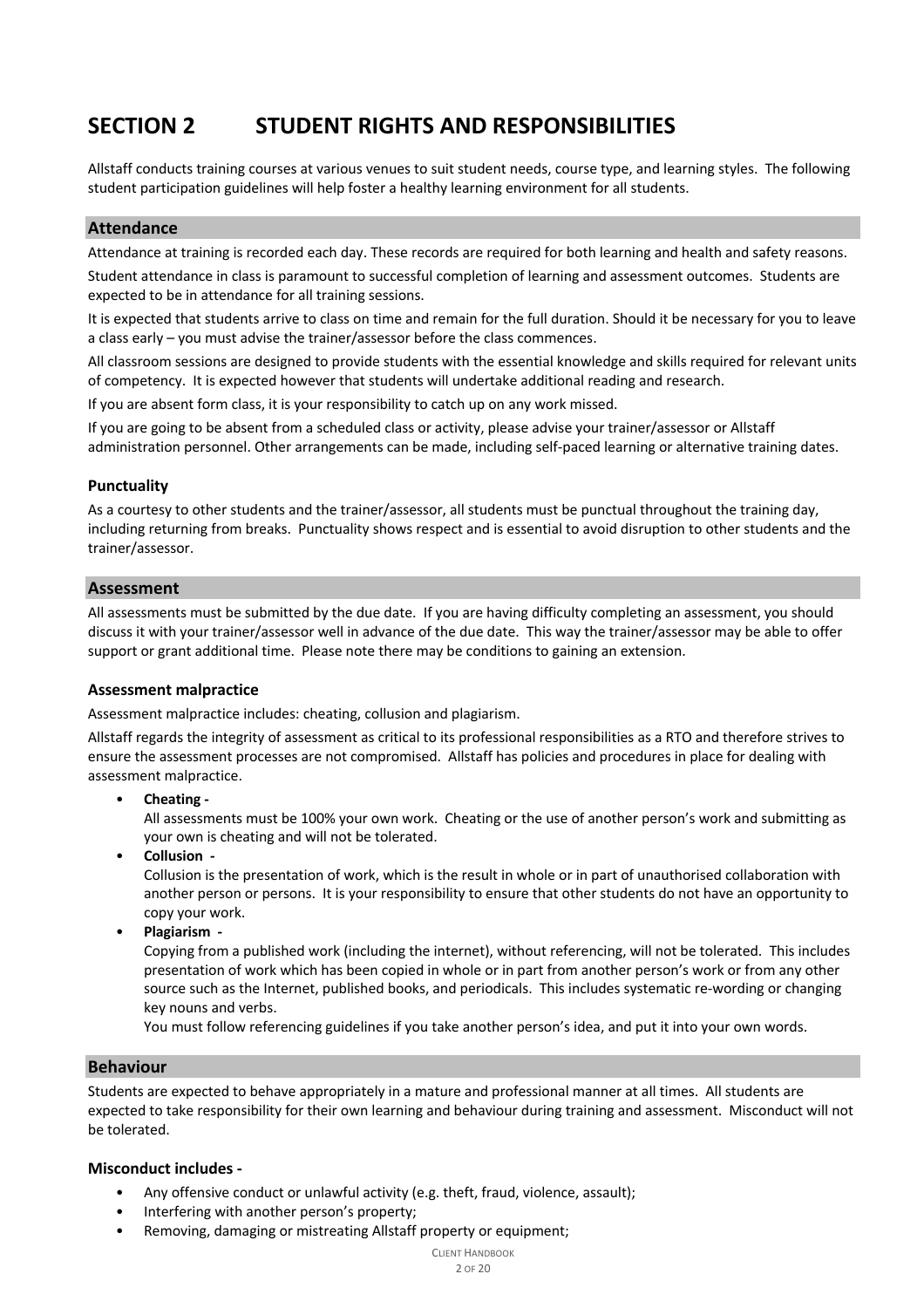- Cheating/plagiarism;
- Interfering with another person's ability to learn through disruptions during training;
- Breach of confidentiality;
- Inappropriate language;
- Serious negligence, including WHS non-compliance;
- Discrimination, harassment, intimidation or victimisation;
- Being affected by drugs or alcohol and being unfit to participate in learning activities.

#### **Respect for others**

It is expected that the behaviour of all persons in the learning environment ensure a positive learning experience. Respect for other students and the trainer/assessor is expected.

Allstaff retains the right at all times to remove disruptive students from the training environment.

- You will be expected to treat staff and fellow students with respect and observe any student etiquette requirements which appear in this handbook or requested during the course by a trainer/assessor.
- Inappropriate language and actions will not be tolerated.
- Harassment, bullying and intimidation of staff or fellow learners will not be tolerated.
- Treat facilities and equipment with due care and respect.
- You are required to respect the rights of others and treat others in a manner which is fair and nondiscriminatory.

#### **Breaks**

Your trainer will advise of timing for all breaks. Typically though the following break times have been allocated, however they may vary:

- **1***5* **minutes** duration for Morning and afternoon tea breaks
- *45* **minutes** duration for Lunch breaks

#### **Change of personal details**

Students are required to ensure their personal details recorded with Allstaff are up-to-date at all times. Should your circumstances or details change please inform administration staff.

#### **Disciplinary Processes**

Allstaff may implement student discipline processes should a student be found to be acting inappropriately, due to misconduct or assessment malpractice.

Any breaches of discipline will result in the person being given a 'verbal warning'.

Further disciplinary processes may include:

- The student being asked to justify why they should continue to participate in the learning group;
- Suspension from the training room;
- Expulsion from the training room; or
- Expulsion from the training course.

#### **Dress & Hygiene Requirements**

Students are to be well presented and appropriately dressed during all training. Dress requirements include:

- Neat, comfortable clothing in the classroom environment;
- Appropriate work attire, including personal protective clothing (PPE) for training in workplace or simulated environments;
- Appropriate footwear must be worn at all times;
- Since you will be working in close proximity with others, care with your personal hygiene (clothing, hair, deodorant etc) is requested.

#### **Duty of Care**

Under Workplace Health and Safety legislation, students have a duty of care to maintain a safe environment for both themselves and their fellow students.

• Should you be involved in an accident which results in personal injury and/or damage to equipment or facilities, notify your trainer/assessor immediately.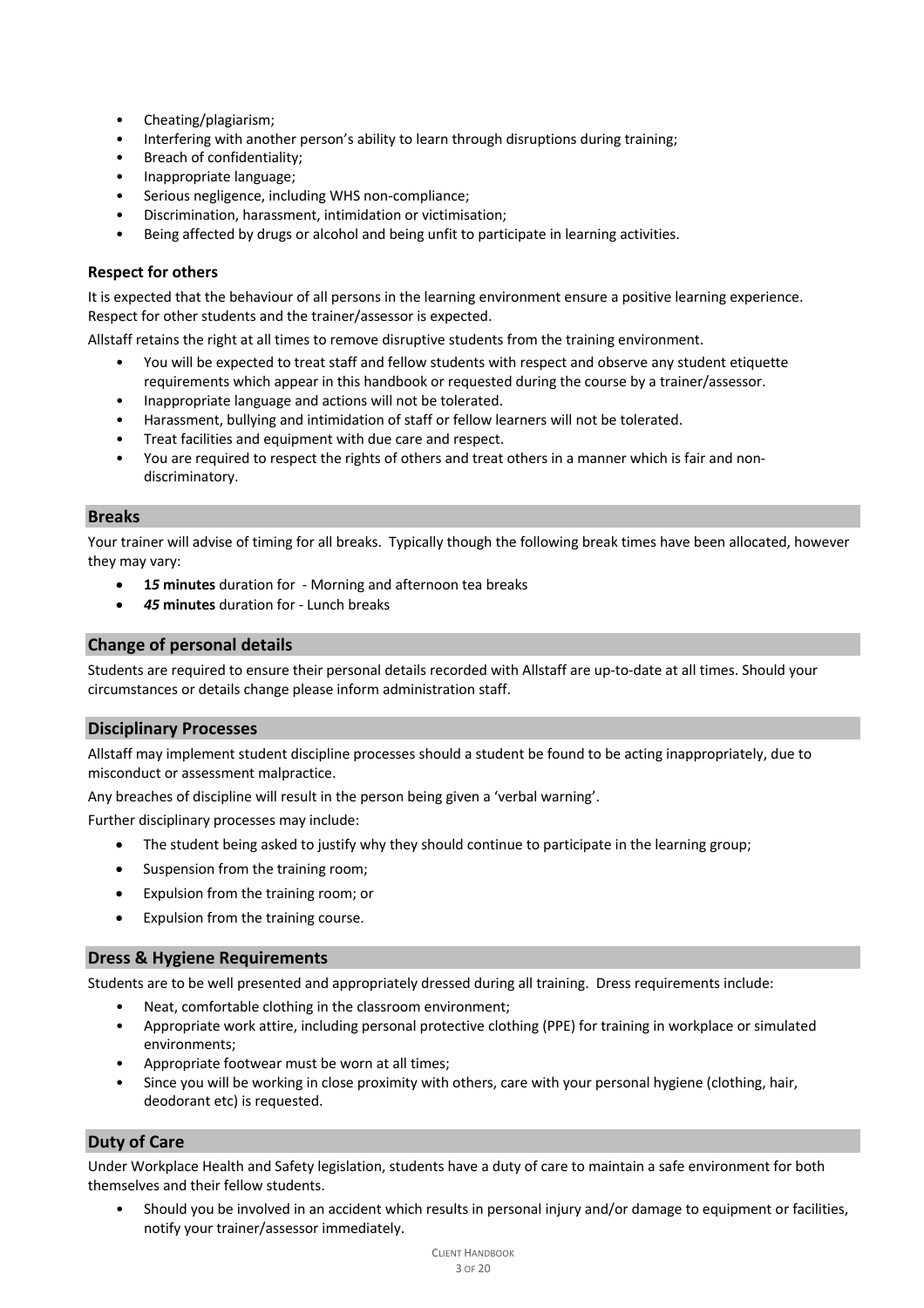- If you have a personal health condition which may become critical while attending training, please advise us before commencing the course. All information will be treated in strict confidence and is only needed so Allstaff can provide support or treatment should an emergency arise.
- Emergency procedures and exit plans must be followed.

#### **You have a duty to:**

- Protect your own health and safety and to avoid adversely affecting the health and safety of any other person;
- Not wilfully or recklessly interfere or misuse anything provided by Allstaff in the interests of health, safety and welfare;
- Cooperate with health and safety directives given by staff of Allstaff;
- Ensure that you are not affected by the consumption of drugs or alcohol.

#### **Evaluation and Feedback**

Allstaff values all feedback from students as it assists us to continuously improve the products and services we offer. Students are encouraged to provide us with feedback, both positive and constructive.

Allstaff has developed some feedback forms for you to provide feedback.

Thank you in advance for your comments.

#### **Learner Support services**

Allstaff understands that there may be times when personal issues may affect your ability to undertake your training. Allstaff has identified a number of support services for students who have special needs, or require additional support and assistance to undertake or complete their learning.

#### **Mentoring & Guidance**

Allstaff can provide students with mentoring, coaching and guidance on course content, as well as effective learning and study techniques.

#### **Centrelink**

Centrelink may be able to assist you in payment for your training. Payments are in many instances in accordance to asset tests and may also be determined based on the number of hours undertaken. These may include:

- Youth allowance
- Austudy payment
- Newstart allowance
- **ABSTUDY**
- CentrePay

You should discuss your own personal circumstances and opportunities with your local Centrelink office.

#### **Language, Literacy Numeracy**

Discuss with us your options for further language literacy and numeracy development.

#### **Reading Writing Hotline**

http://www.readingwritinghotline.edu.au/ 1300 655 506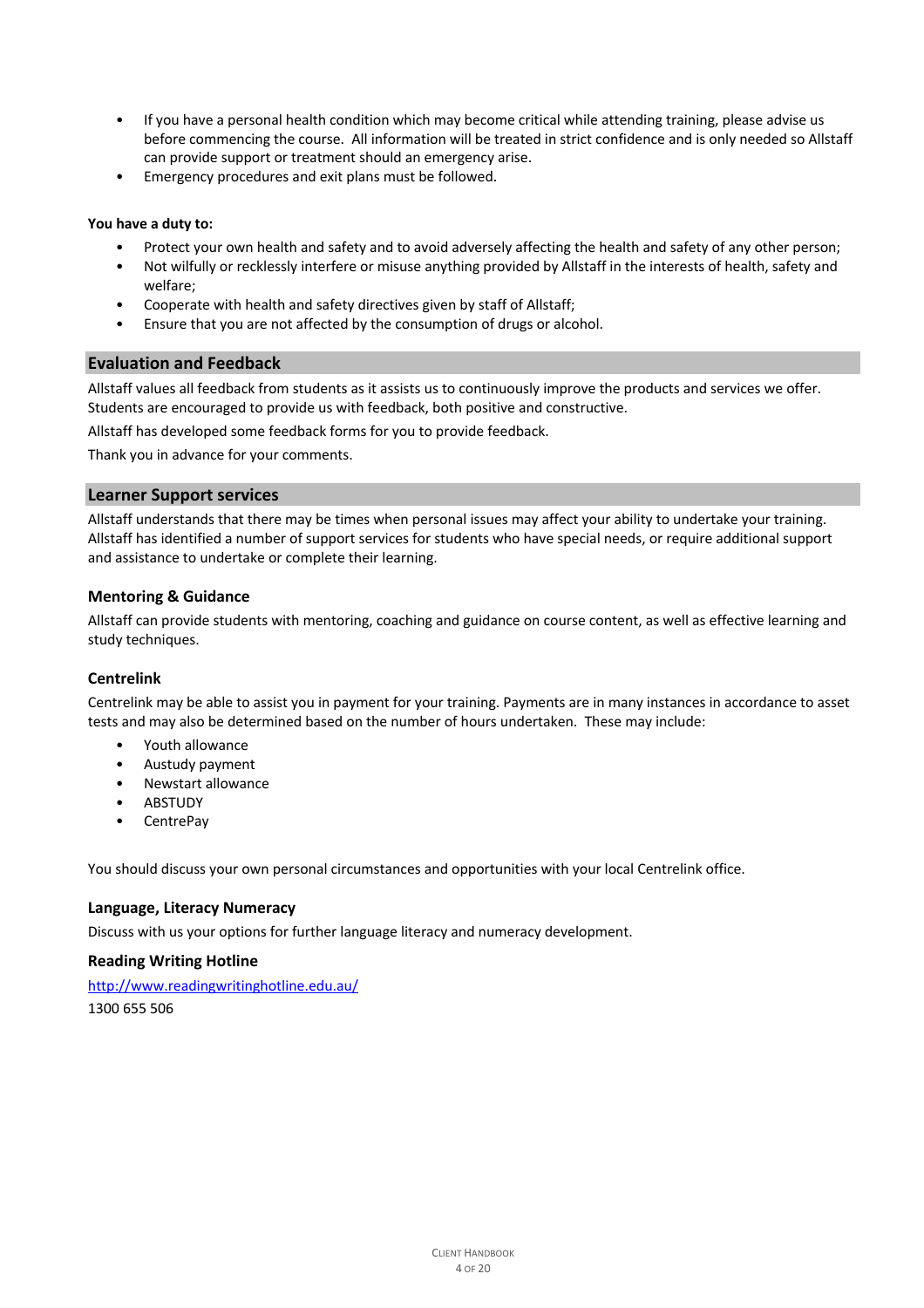#### **Learning Materials**

Students receive a copy of training and /or assessment materials as part of the course fee. Should you lose or misplace the materials you are provided, additional fees for replacement of materials will be incurred.

#### **Making the Most of your Training**

It is very important to make the most of your training opportunity. Please note it is your responsibility to do this. To optimize your own learning and successful completion, undertake to do the following:

- Attend all training sessions and complete all required reading and learning activities;
- Be a willing participant;
- Work with fellow learners;
- Respect other people's opinions;
- Ensure you have a clear understanding of the assessment requirements;
- Take responsibility for the quality of evidence that you submit to the Assessor;
- Keep track of your progress;
- Complete and submit all assessment tasks on time using clear and concise language;
- Be willing to contact your trainer/assessor if you do not understand the training activity or assessment task.

#### **Mobile Phones**

**All phones must be turned off** during training, as a courtesy to the Trainer/assessor and other students. In an emergency where you need to be contacted, please advise your trainer/assessor so that arrangements can be made.

#### **Security**

Do not leave handbags or other valuables unattended. Although the building may be reasonably secure, you are ultimately responsible for your own belongings. Allstaff accepts no responsibility for any belongings which may be stolen or go missing.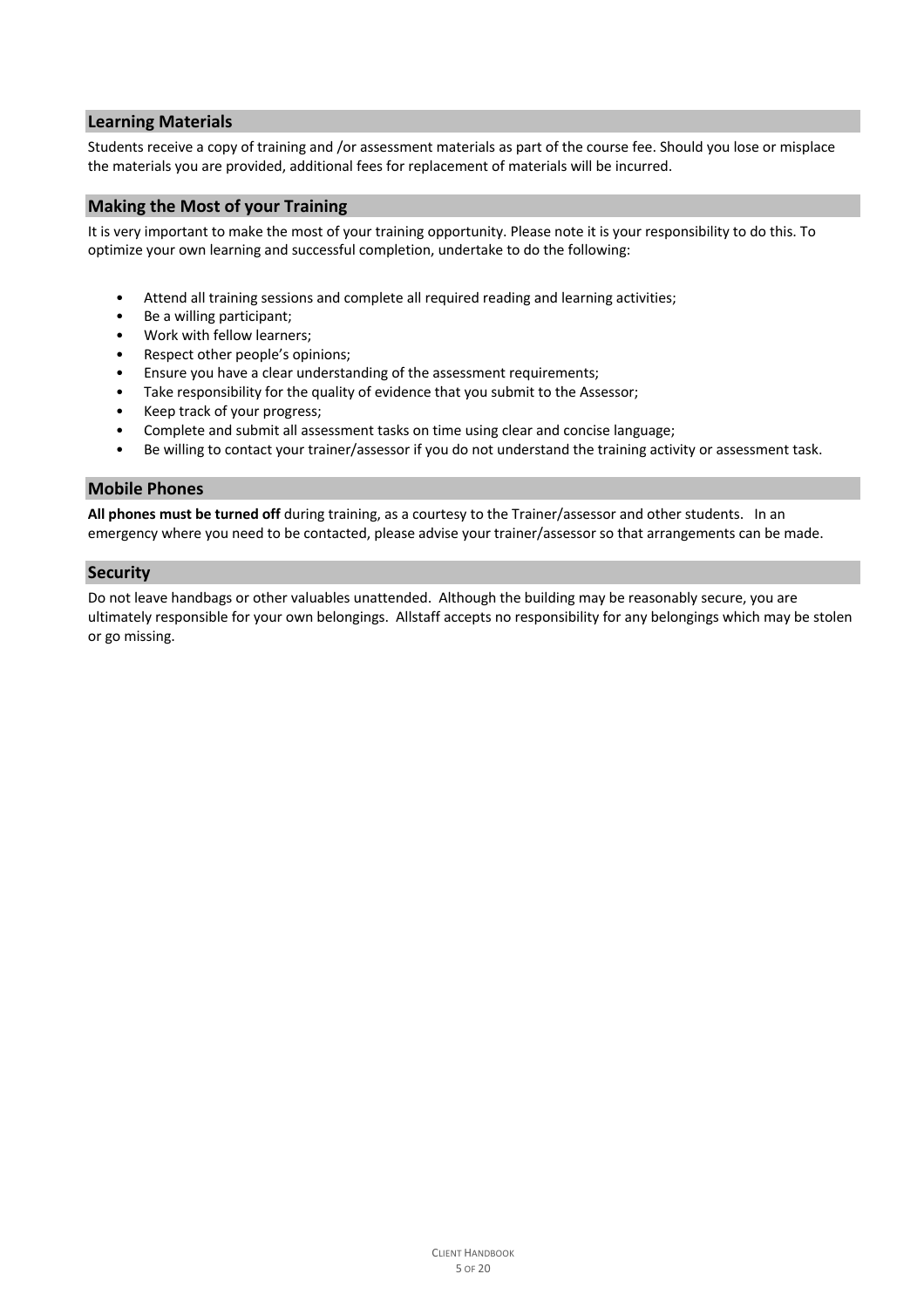## **SECTION 3 COURSE INFORMATION**

#### **Accredited Training Programs**

Accredited programs are competency based which means that training and assessment focus on the development and recognition of a person's ability to apply relevant knowledge and skills to perform workplace tasks to a specified standard.

The specific skills and knowledge required for particular workplace activities are set out in Units of Competency which can be grouped together to formulate the completion of a nationally recognised qualification. Nationally recognised qualifications are outlined in Training Packages. These can be viewed at https://training.gov.au/Home/Tga

Each qualification has a list of employability skills which describe the non-technical skills and competencies that are important for effective and successful participation in the workforce. For each qualification there are specific employability skills listed under the following headings:

- **Communication**
- Teamwork
- Problem solving
- Initiative and enterprise
- Planning and organizing
- Self-management
- Learning
- Technology.

These employability skills will be part of the assessment requirements of a nationally accredited course.

#### **Competency**

It is important to note that the rules and requirements of a Unit of Competency and a qualification are applied to all students regardless of where they are, or the mode of training delivery provided. You could be a full time student in a classroom or the workplace, or you could be applying for recognition of the skills and knowledge currently held.

Each Unit of Competency is made up of the following:

- Elements;
- Performance criteria;
- Required knowledge and skills;
- A range of variables;
- Critical aspects of evidence;
- Any pre or co requisites (if applicable).

To be deemed Competent in any Unit of Competency you must be able to provide evidence of the required skills and knowledge to complete work tasks to the standard that is required in the workplace. Skills need to be demonstrated in a range of situations and environments (which could include simulated applications in a learning environment) over a period of time.

#### **Evidence**

Evidence is the material proof that you have performed the specified competency or task to the required standard. Your evidence requirements will be determined by the Unit of Competency, employability skill requirements, industry expectations, Government regulations, and your qualifications and current experience. Evidence can take many forms and you will be required to present more than just one piece of evidence.

Assessment tools that we will provide to you set out the exact requirements for evidence for each unit/module.

Examples of evidence could include one or more of the following:

- Observation reports
- Certificates and awards
- Examples of work completed or special projects
- Current licenses
- Position descriptions and performance reviews
- Third party reports
- Question responses
- Tests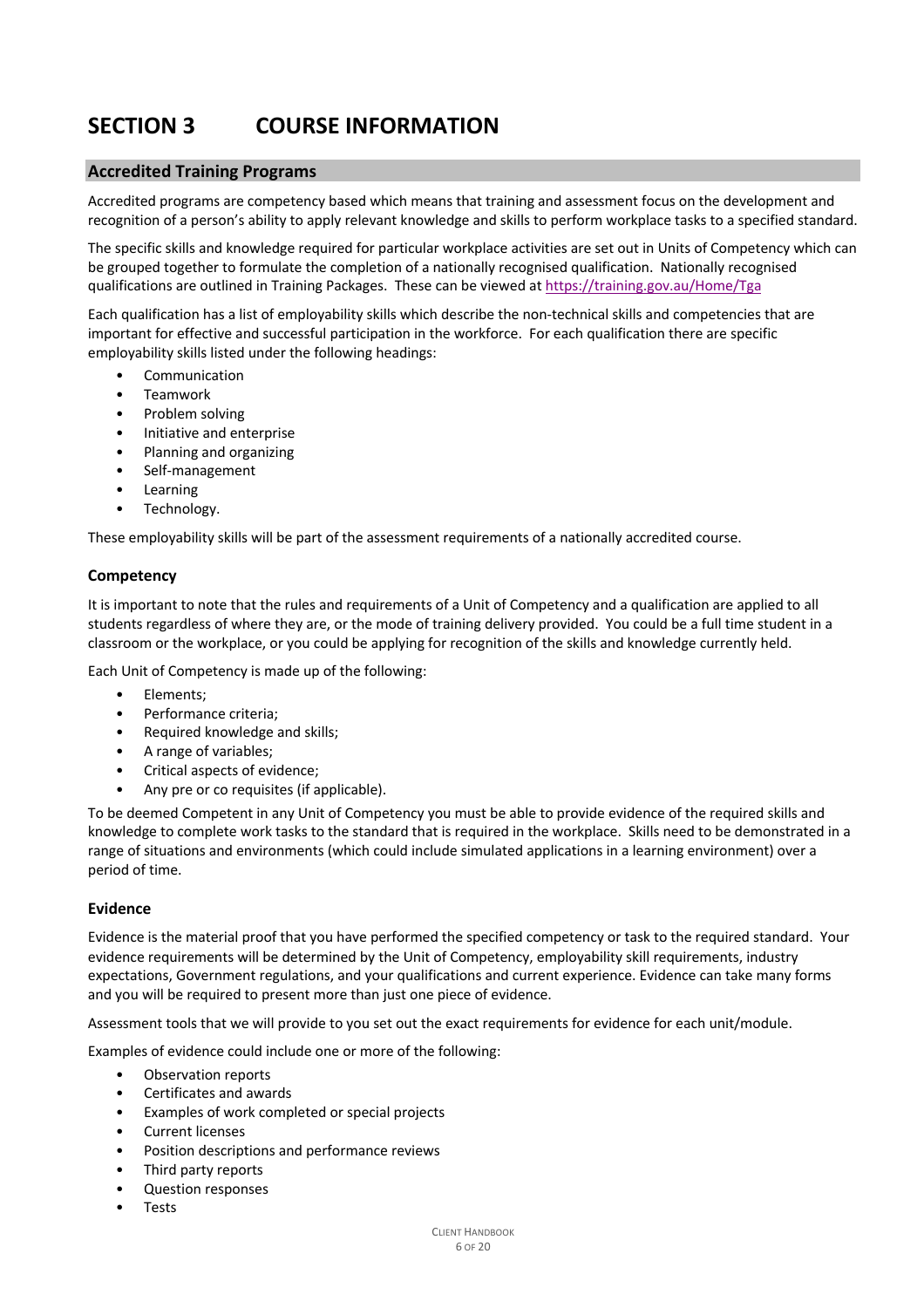Your evidence must also demonstrate the following:

- That you can do the job or task to the required standard
- Understand why the job should be done in a particular way
- Handle unexpected issues or problems
- Work with others 'in a team'
- Do more than one thing at a time, e.g. perform the task and be aware of the occupational health and safety requirements
- Know the workplace rules and procedures

#### **Assessment**

Assessment is an integral part of your learning if you wish to complete successfully and gain certification.

The assessment process will be explained at orientation and throughout your program. Assessors will also be available to you if you have any questions.

Assessment is the process of collecting evidence and making judgement on whether competency has been achieved to confirm that an individual can perform to the standards expected in the workplace and as expressed in relevant competency standards.

Throughout the training program you will be assessed to see if you have gained the necessary skills and knowledge to achieve the qualification. Your trainer/assessor is required to ensure that the assessment tasks you undertake meet the national principles of assessment and rules of evidence (see below for more information).

Various assessments tasks /activities may be involved including, but not limited to:

- observation of performance;
- assignments;
- written activities;
- written / oral questioning:
- oral presentations;
- workplace performance
- projects
- case studies;
- role plays/ simulations;
- demonstration of skills;
- online assessments;
- portfolio of evidence.

Certification will only be given to students who successfully complete all assessment requirements for a course.

Allstaff is required to meet stringent quality requirements in the conduct of all assessments.

Allstaff has carefully constructed and developed assessment resources to meet these quality requirements, as well as be user friendly to students.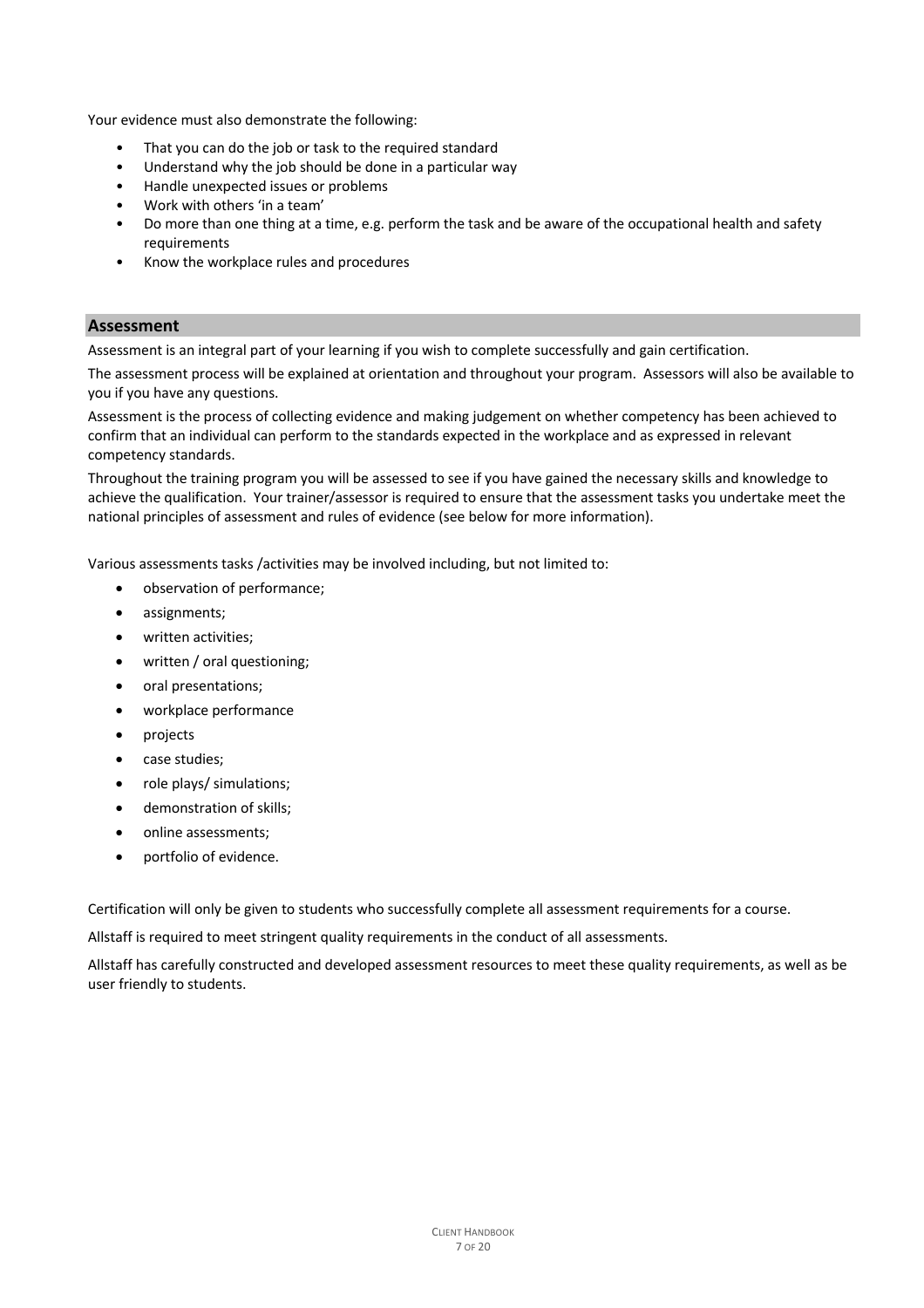#### **Principles of Assessment**

Assessments will be conducted in accordance with the following principles of assessment.

| Valid           | Any assessment decision of the RTO is justified, based on the evidence of<br>performance of the individual learner.<br>Validity requires:<br>Assessment against the unit/s of competency and the associated<br>assessment requirement covers the broad range of skills and<br>knowledge that are essential to competent performance;<br>Assessment of knowledge and skills is integrated with their practical<br>application;<br>Assessment to be based on evidence that demonstrates that a learner<br>$\bullet$<br>could demonstrate these skills and knowledge in other similar<br>situations; and<br>Judgement of competence is based on evidence of learner<br>$\bullet$<br>performance that is aligned to the unit/s of competency and<br>associated assessments requirements. |  |
|-----------------|--------------------------------------------------------------------------------------------------------------------------------------------------------------------------------------------------------------------------------------------------------------------------------------------------------------------------------------------------------------------------------------------------------------------------------------------------------------------------------------------------------------------------------------------------------------------------------------------------------------------------------------------------------------------------------------------------------------------------------------------------------------------------------------|--|
| <b>Reliable</b> | Evidence presented for assessment is consistently interpreted and assessment<br>results are comparable irrespective of the assessor conducting the<br>assessment.                                                                                                                                                                                                                                                                                                                                                                                                                                                                                                                                                                                                                    |  |
| <b>Flexible</b> | Assessment is flexible to the individual learner by:<br>Reflecting the learner's needs;<br>$\bullet$<br>Assessing competencies held by the Learner no matter how or where<br>$\bullet$<br>they have been acquired; and<br>Drawing from a range of assessment methods and using those that<br>٠<br>are appropriate to the context, the unit of competency and<br>associated assessment requirements, and the individual.                                                                                                                                                                                                                                                                                                                                                              |  |
| Fair            | The individual learner's needs are considered in the assessment process.<br>Where appropriate reasonable adjustments are applied by the RTO to take<br>into account the individual learner's needs.<br>The RTO informs the learner about the assessment process, and provides the<br>learner with the opportunity to challenge the result of the assessment and be<br>reassessed if necessary                                                                                                                                                                                                                                                                                                                                                                                        |  |

#### **Rules of Evidence and Assessment**

Allstaff is required to ensure that all evidence provided by students, as proof of their competency, meets the following "rules of evidence".

| Valid             | The assessor is assured that the learner has the skills, knowledge and attributes<br>as described in the module or unit of competency and associated assessment<br>requirements.  |
|-------------------|-----------------------------------------------------------------------------------------------------------------------------------------------------------------------------------|
| <b>Sufficient</b> | The assessor is assured that the quality, quantity and relevance of the<br>assessment evidence enables a judgement to be made of a learner's<br>competency.                       |
| <b>Authentic</b>  | The assessor is assured that the evidence presented for assessment is the<br>learner's own work.                                                                                  |
| <b>Current</b>    | The assessor is assured that the assessment evidence demonstrates current<br>competency. This requires the assessment evidence to be from the present or<br>the very recent past. |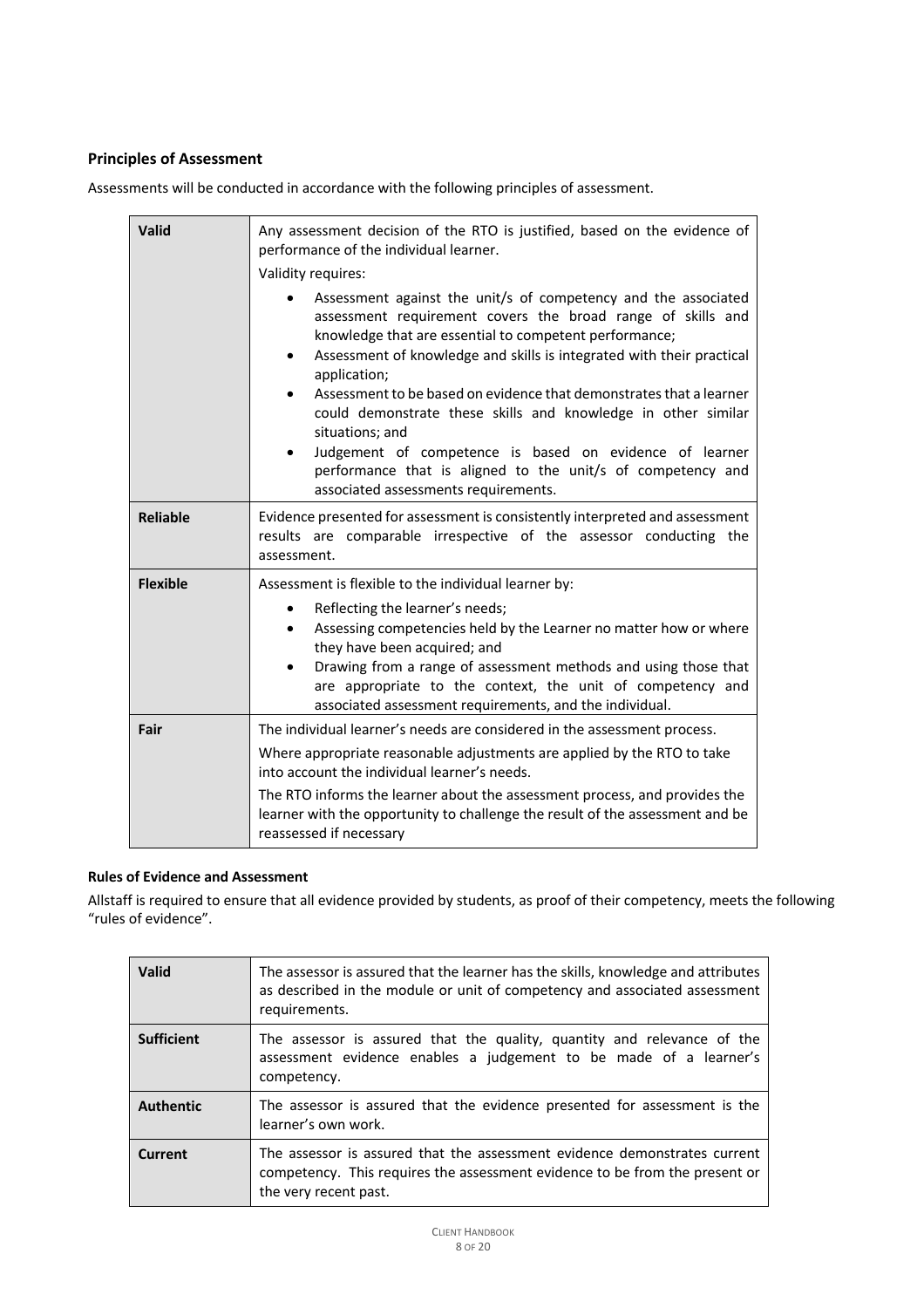#### **Course Assessment**

There will be assessment tasks set for each course regardless of the learning mode. Assessment activities and expectations will be explained to students, and are outlined within learner / assessment resources.

Many courses require assessment to be completed after the course, as workplace performance is essential in competency based learning.

#### **Presentation of Assessments/ Assignments**

- Assessments should be handwritten; however, handwriting must be clear and easy to read.
- If you are mailing an assignment, it must be received by the due date. Allstaff does not accept responsibility for any lost assignments. **Please ensure you keep a copy of your assignment prior to submission.**
- All assignments are registered as they are received.
- We endeavour to assess all assessments within 10 working days of receipt.
- Students are entitled to one resubmit assessment. If the re-submissions are still deemed NYC, students may be offered the opportunity to re-submit at a fee. No further re-submits are allowed. Students must re-enrol in the course again, paying the full course fee of the day.

#### **Assessment results**

Students have access to their own learning account which will indicate assessments undertaken and the units of competency that the individual has attained.

Results of assessment are provided to students as soon as is practical. Assessment results are confidential at all times and will not be given to any other party unless a written request signed by the student is received in advance.

#### **Reasonable adjustments**

Students with disabilities are encouraged to discuss with Allstaff any 'reasonable adjustments' to learning and assessment processes which they consider would be necessary or assist them in the performance of their studies.

Careful consideration will be given to any requests for reasonable adjustment of this nature, and, where reasonably practicable, such adjustments will be made. There may however be circumstances where it will not be reasonable or reasonably practicable for Allstaff to accommodate requests, or where other adjustments may be more appropriate. Reasonable adjustments cannot compromise the integrity of competency based training and assessment.

#### **Extensions for Assessment**

It is expected that all assessment tasks are handed in on the due date. Should you require additional time to complete an assessment you must communicate with your assessor and apply for an extension.

#### **Certificates**

#### **Types of Certification**

In general, four types of certificates are issued by Allstaff. Certificates can only be awarded by Allstaff in accordance with our approved qualification scope.

- **Qualification** issued under the Australian Qualification Framework (AQF) for nationally recognised training. Full qualifications can only be issued once the student has been deemed competent across all the relevant units of competency making up the qualification.
- **Record of Results –** accompanies a qualification issued under the Australian Qualification Framework (AQF) for nationally recognised training. This document supplements the qualification listing all units of competency achieved for the qualification.
- **Statement of Attainment (SOA)**  issued under the Australian Qualification Framework (AQF) for nationally recognised training. Issued when a student is deemed competent in a unit or a cluster of units of competency. Minimum achievement for a SOA is one unit of competency. You can request a SOA at any time during your training.
- **Certificate of Attendance**  for non-nationally recognised training. Issued when a student attends a short course which is not within the Australian qualifications framework (AQF). To receive a Certificate of Attendance, the student must have a satisfactory attendance rate.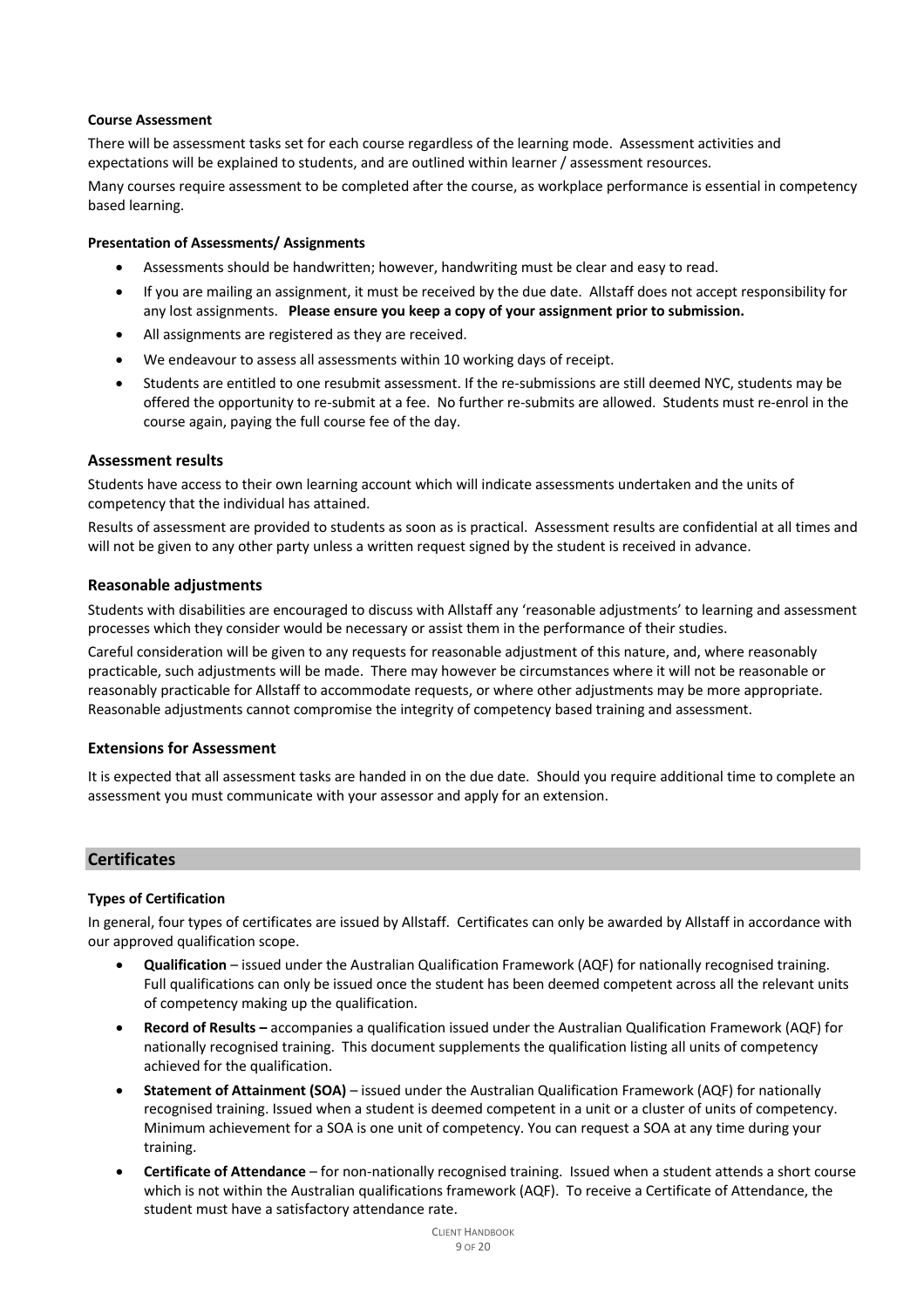Certificates will only be posted to students at their nominated postal address. The onus is on the student to ensure their address details are correct.

Certificates will not be sent to other parties, without the expressed prior written permission from the student. Duplicate or replacement copies of certificates incur a fee.

#### **Course Delivery**

Allstaff ensures the following resources are in place:

- Trainer/assessors and Assessors with appropriate qualifications, and experience;
- Course materials appropriate to the methods of delivery and assessment requirements;
- All necessary copyright authorisations;
- Appropriate equipment and facilities.

Training and assessment methods used by Allstaff meet specific quality requirements and are chosen to best suit the unit of competency, while giving consideration to the learning style of the student. The provision of training often includes a blended approach with a combination of on and off-the-job methods.

A number of delivery methods will be used throughout the training to help you achieve the necessary skills. Learning is a partnership that involves participation from all involved.

Delivery methods may include, but are not limited to:

- Practical demonstrations
- audio/visual presentations
- group participation/ discussions
- trainer/facilitator instruction
- practical activities
- self-paced activities
- individual projects
- workplace based training
- case studies

#### **Flexible Delivery**

Flexible delivery focuses on learning rather than teaching and to provide the best possible learning experience for the student. This means that the student has greater control over what, when and how they learn.

Allstaff offers various forms of delivery to accommodate the varying needs of students. Modes of delivery available for most courses include classroom (face-to-face) environment, workplace –based, virtual classroom, on-line, Recognition of Prior Learning (RPL) or a combination of these.

#### **Language, Literacy and Numeracy**

Each Training Package sets a minimum requirement in language, literacy and numeracy skills of participants, with which the Allstaff must abide.

Allstaff makes appropriate concessions for language, literacy and numeracy issues of students where these concessions do not compromise the requirements of the relevant Training Package and the integrity, equity and fairness of assessment.

Where there are entry requirements for courses e.g. literacy in English and numeracy, these are clearly stated in preenrolment and enrolment information.

Advice is given to all students on appropriate actions if there is a need to update literacy and numeracy skills.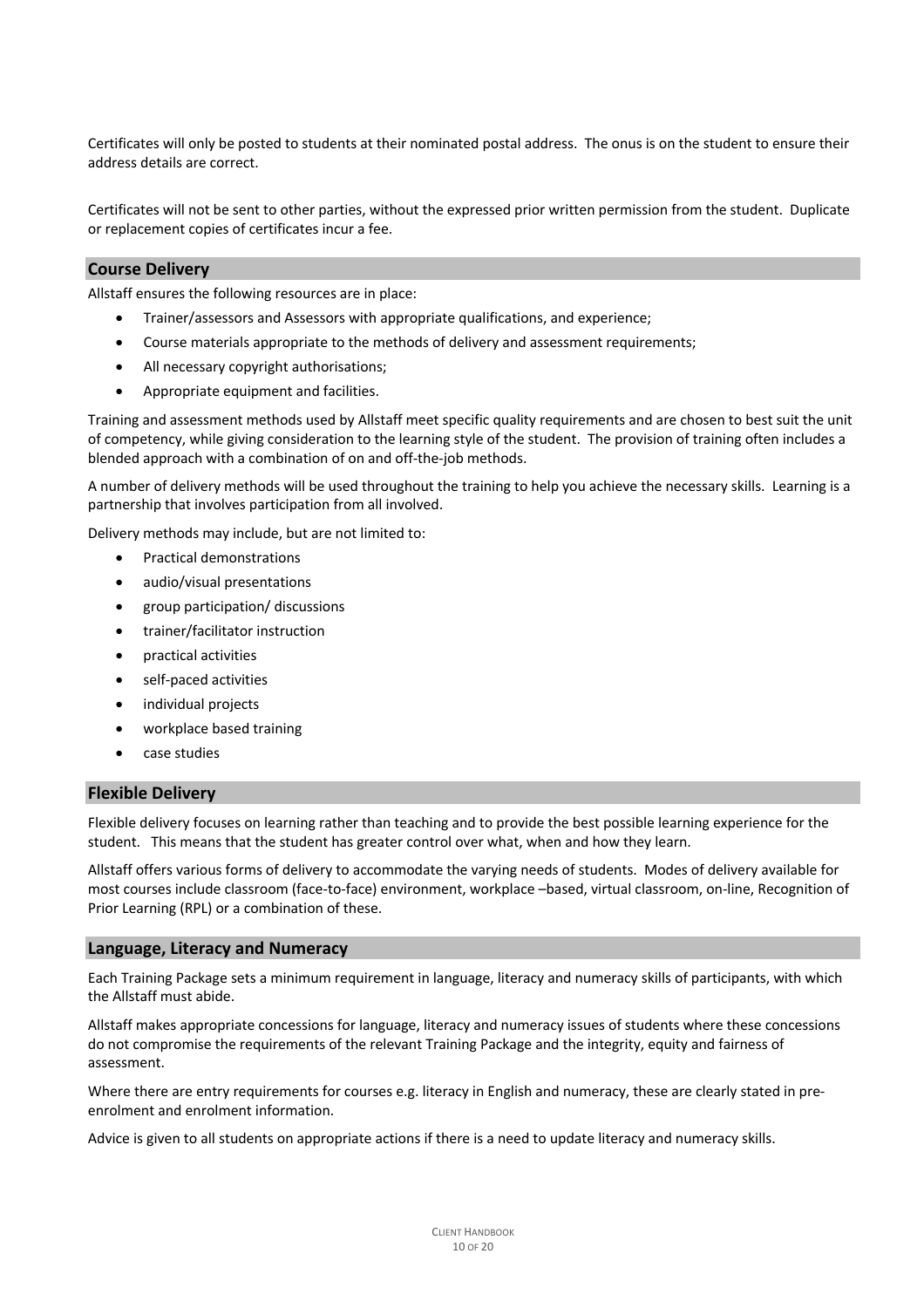#### **Recognition**

Recognition is the collective term and includes:

- Recognition of prior learning (RPL);
- Recognition of current competency (RCC);
- Credit transfer (CT); and
- Mutual Recognition (MR).

All students have the opportunity to apply for recognition. This means that you can submit evidence for a Unit(s) of Competency and have it assessed by a qualified Assessor without completing the training.

Allstaff believes that no learner should be required to undertake a unit of competency for which they are already able to demonstrate satisfactory achievement of the performance outcomes, as stated in the endorsed training package or nationally recognised course.

Allstaff aims to maximise the recognition of a learner's prior skills and knowledge whilst at all times maintaining the integrity and standards of the defined learning outcomes of the specific qualification or course of study. Students who consider they already possess the competencies identified in all or part of any course/qualification offered by Allstaff may seek recognition.

If you think you have the necessary knowledge and skills to match a Unit(s) of Competency or a qualification at the required standard you need to contact our administration staff who will provide the information you need to complete an application.

#### **Recognition Process**

Recognition is a method of assessing if you have evidence of competency for a particular unit of competency that you are enrolled in. It is important to remember that Recognition is an **assessment process** not an assumption of competence.

Recognition is the determination, on an individual basis, of the competencies obtained by a student through:

- previous formal training
- work experience, and/or
- life experience.

Recognition therefore determines the subsequent advanced standing to which the student is entitled in relation to a course/qualification. The main focus of Recognition is what has been learned rather than how, where or when it was learned. Recognition focuses on both the demonstration of competence and the currency of that competence to industry standards.

It is important to note, the onus is on the student to document and present evidence to justify a claim for recognition and present their case to the satisfaction of the Assessor.

Any documents that you provide to support your claim of competency must be the originals rather than copies. Your original documents will be photocopied and handed back to you. It is also expected that any evidence submitted is your own and if any part of the work is the work of others, that this is formally acknowledged and advised.

#### **Recognition Decision**

Regardless of the type of evidence that you submit, Assessors must be confident that the evidence meets the following criteria:

- Full requirements of the Unit of Competency(s);
- Any regulatory requirements;
- Authenticity that it is your own evidence and can be authenticated;
- That you can perform the competency consistently and reliably;
- Is at the standard expected in industry and set out in the Australian Qualification Framework (AQF);
- Sufficiency there is sufficient evidence to make a judgment.

Allstaff is committed to ensuring that all judgments made by Assessors against the same competency standards are consistent. Your Assessor will examine the evidence that you present and then make a judgment on that evidence which will be either:

- Competent (C) you have been deemed competent against all the requirements of the Unit/s of Competency.
- Not Yet Competent (NYC) you have not yet demonstrated competency to all requirements.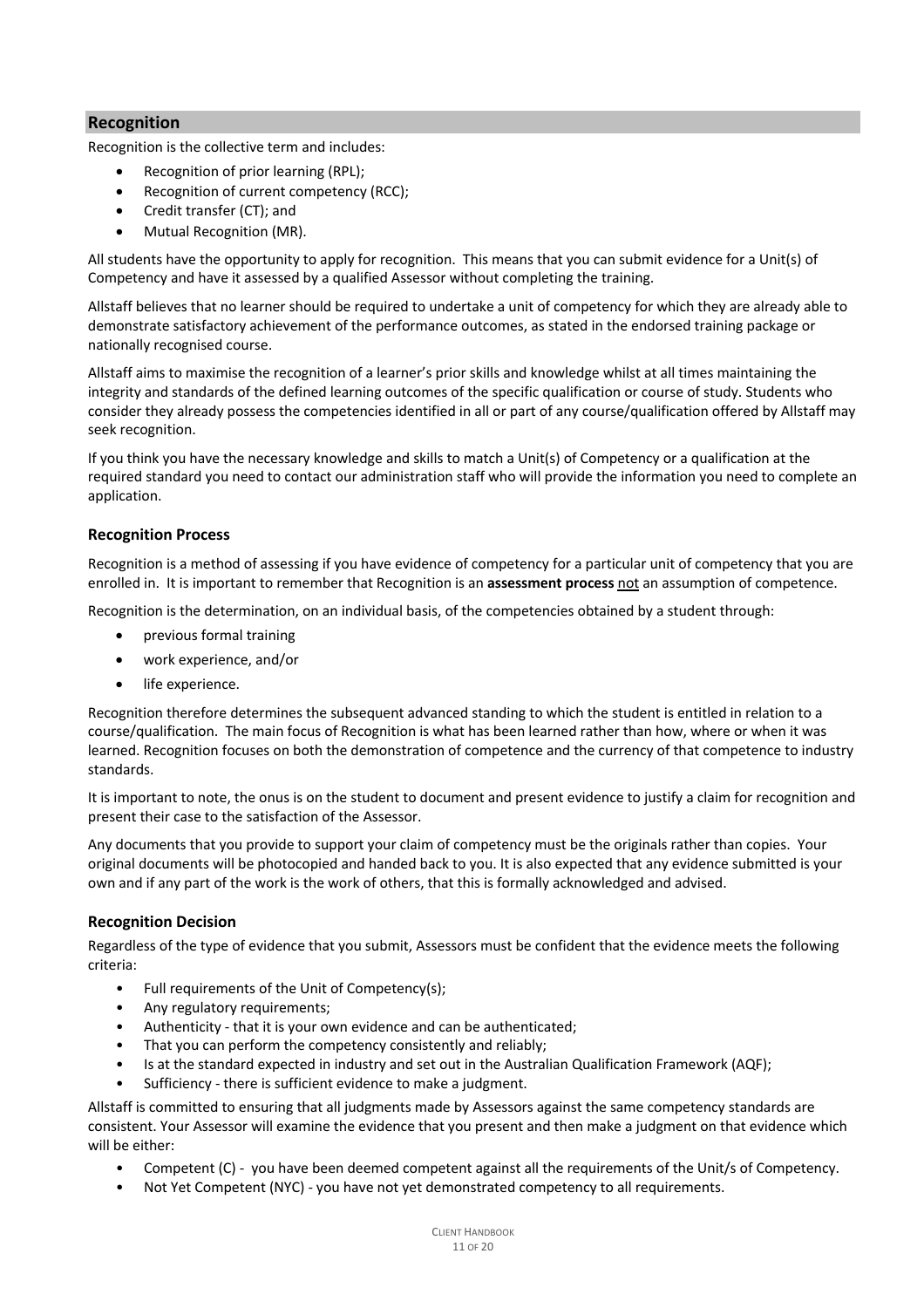Your assessor will advise you what you can do if you receive a NYC for your assessment task. If you are deemed NYC in your initial assessment, you are allowed a second attempt. However, if you are deemed NYC in the second attempt, you will be required to re-enrol. Please talk to your assessor if you have any concerns.

For further information on Recognition, please see Allstaff Recognition policy.

#### **Mutual Recognition**

Allstaff recognises the AQF qualifications and Statements of Attainment issued by other Registered Training Organisations (RTOs). This is commonly referred to as Mutual Recognition or Credit Transfer. Mutual recognition is applicable when a Statement of Attainment or qualification provided by a student has the same national competency codes as those that form part of the training and assessment program within which the student is enrolled or is intending to enrol. Students are required to formally apply for Mutual Recognition. With Mutual Recognition student's are not required to undertake learning in the unit/s again, the student is exempt.

#### **Special Needs**

Students intending to enrol for training with the Allstaff are requested to advise us if they have any physical or other impairment (e.g. English language, literacy or numeracy difficulties, dyslexia, etc) which may adversely affect their ability to successfully undertake training and assessment, prior to enrolment.

Students with disabilities or impairments are encouraged to discuss with the Director any 'special needs' and/or 'reasonable adjustments' to the study environment which they consider are necessary or would assist them in the performance of their studies.

The Director, in collaboration with the student, will assess the potential for the student to successfully complete the training which may include flexible delivery options to optimise student's learning.

#### **Trainer and Assessors**

All Trainers and Assessors are qualified in training and assessment in the vocational area which they are delivering. They have practical experience and maintain their currency in industry.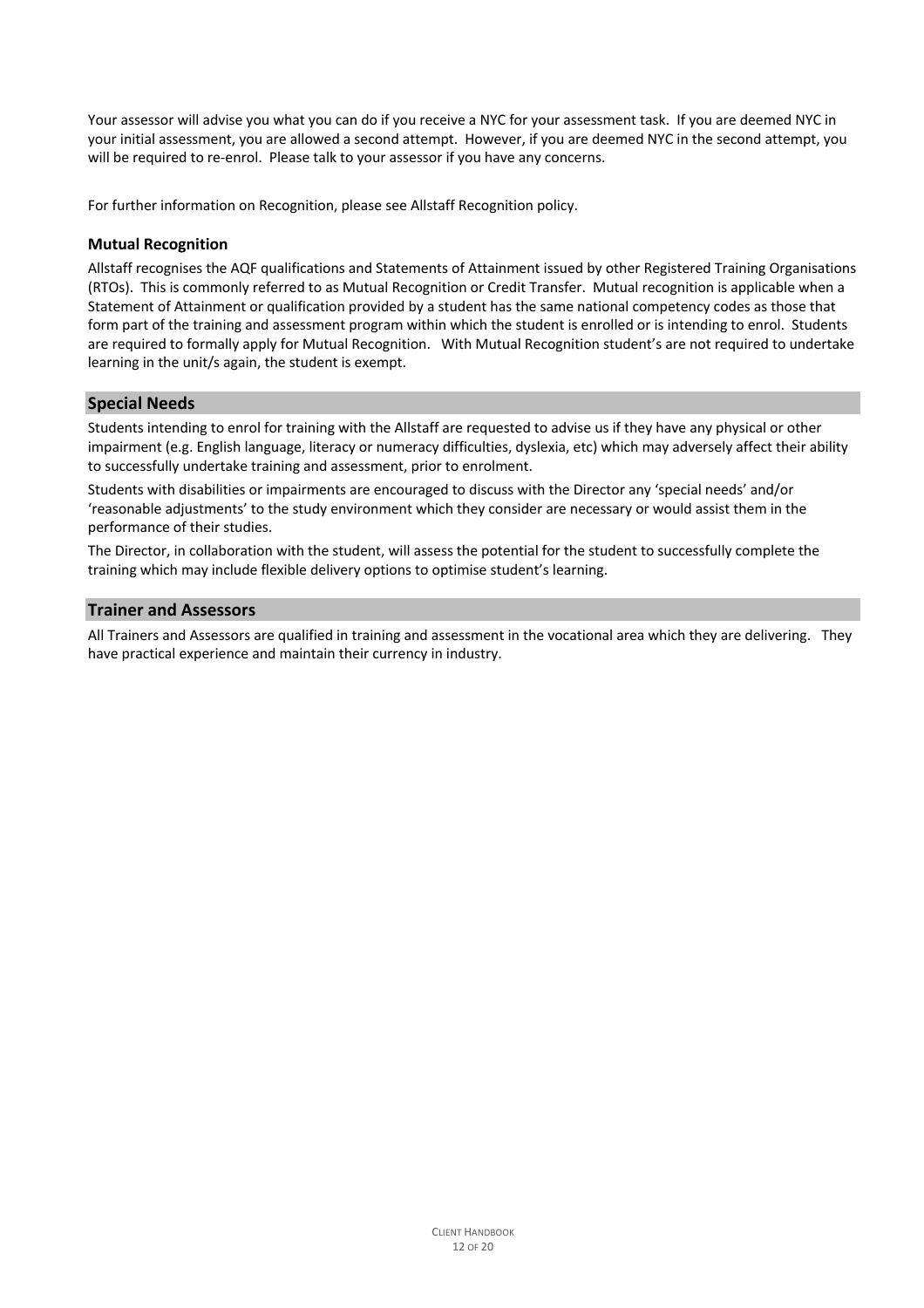## **SECTION 4 POLICIES**

#### **Access and Equity**

Allstaff is committed to promoting, encouraging and valuing equity and diversity with respect to its students and to providing them with a positive learning environment to achieve success. Allstaff will ensure services offered are provided in a fair and equitable manner to all students, free from bias.

Allstaff abides by equal opportunity principles, providing access to the benefits of training and assessment to all students regardless of gender, sex, pregnancy, race, marital status, sexuality, age, family/carer responsibilities, culture, linguistic background, disability, transgender, political conviction or religious belief.

All students have equitable access to training resources and facilities, information and support services, trainers and assessors and learning and assessment materials.

For further information, see Allstaff Access & Equity Policy.

#### **Appeals**

Allstaff ensures that students have access to a fair and equitable process for appeals against assessment decisions. An appeals and reassessment process is an integral part of all training and assessment pathways leading to a nationally recognised qualification or Statement of Attainment under the Australian Qualifications Framework (AQF).

- Students have the right to lodge an appeal against an assessment decision if they feel they were unfairly treated during an assessment, and/or where they feel the assessment decision is incorrect.
- The principles of natural justice and procedural fairness are adopted at every stage of the appeal process.
- The appellant can provide detail of their appeal either verbally and/or in writing.
- All appeals must be lodged within 7 calendar days of the date of the assessment result notification to the student.
- If the appeals process fails to resolve the appeal or the appellant is not satisfied with the outcome of the appeal, the matter will be referred to an independent third party for review, at the request of the appellant. All costs incurred for the third party review will be advised to the appellant.
- Every appeal is heard by a suitably qualified independent assessor or panel, who will be asked to make an independent assessment of the application.
- All appeals are acknowledged in writing and finalised as soon as practicable.
- Allstaff may charge a fee for the appeals process where an external assessor is engaged. Should this be the case, all costs incurred will be advised to the appellant.
- If the appeal will take in excess of 60 calendar days to finalise, Allstaff will inform the appellant in writing providing the reasons why more than 60 calendar days are required. The appellant will also be provided with regular updates on the progress of the appeal.
- Allstaff strives to deal with appeal issues as soon as they emerge in order to avoid further disruption or the need for a formal complaint process.
- All appeals will be handled 'In-Confidence' and will not affect or bias the progress of the participant in any current of future training.

#### **Grounds of appeal**

Valid grounds for an appeal against an assessment decision (where the student feels the assessment decision is incorrect) could include the following:

- The judgement as to whether competency has been achieved and demonstrated was made incorrectly;
- The judgement was not made in accordance with the Assessment Plan;
- Alleged bias of the assessor;
- Alleged lack of competence of the assessor;
- Alleged wrong information from the assessor regarding the assessment process;
- Alleged inappropriate assessment process for the particular competency;
- Faulty or inappropriate equipment; and/or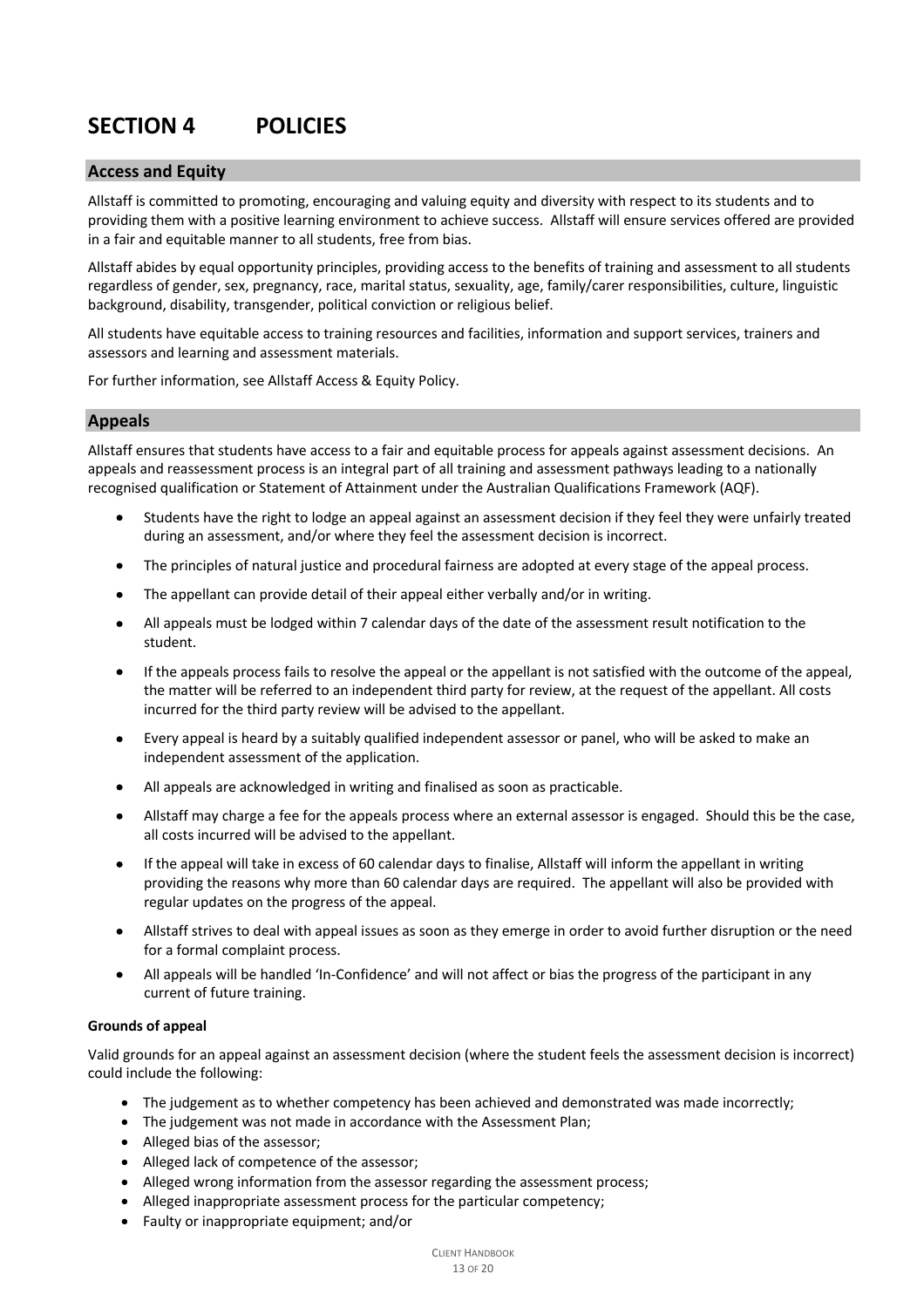• Inappropriate conditions.

#### **Appeal Outcomes**

Appeal outcomes may include:

- a) Appeal is upheld; in this event the following options will be available:
	- i. The original assessment will be re-assessed, potentially by another assessor.
	- ii. Appropriate recognition will be granted.
	- iii. A new assessment shall be conducted/arranged.
- b) Appeal is rejected/ not upheld; in accordance with Allstaff assessment policy the student will be required to:
	- i. undertake further training or experience prior to further assessment; or
	- ii. re-submit further evidence; or
	- iii. submit/undertake a new assessment

For further information, see Allstaff Appeals Policy.

#### **Student Enrolment**

To enrol in a training program contact the Administration Office on 8212 1766 and we will arrange a mutually convenient time for you to attend our training centre to complete enrolment.

Once you complete your enrolment form an interview is undertaken. At this interview the following will take place:

- Discuss the course in detail
- Discuss the requirements of undertaking a training program
- Establish whether you are eligible for government funding (if available)
- Confirm the fees you will have to pay
- Complete a language literacy numeracy test to determine your learning needs
- Be informed about the requirements of a police/working with children check or other licences
- Confirm course dates/other essential information

#### **Enrolment Confirmation**

Students will be notified of their successful enrolment and provided with all relevant course commencement information. Personal details and USI's will be confirmed with the Administration Officer.

#### **Student Induction**

Induction for all new students includes referral / discussion of the information provided in this manual.

#### **Student Selection**

Allstaff conducts recruitment of students at all times in an ethical, fair and responsible manner using various methods.

Allstaff is committed to ensuring that all student selection processes are fair, equitable and consistent with workplace performance, competency level and the Training Package requirements. Therefore selection into a training program is based upon the applicant:

- satisfying appropriate funding body entry criteria,
- meeting any pre-requisite qualifications or work experience, and
- meeting any other special requirements that may be in place for a particular course

Student enrolments are subject to availability of places on the training program. This is based on the maximum number of participants who can be accommodated, given room capacity, type of course, learning structures, student needs etc.

If a training program is fully booked at the time the student enquires about enrolment into that particular training program they will either be placed on a "reserve" list or offered a place on a date where there are vacancies. Students on a "reserve" list are given priority should a place become available. Enrolments are strictly on a first-in, first-served basis. Students must have the appropriate level of language, numeracy and literacy.

Allstaff shall ensure that any applicants who do not meet entry requirements are advised of any appropriate pre entry training they may take to meet eligibility criteria.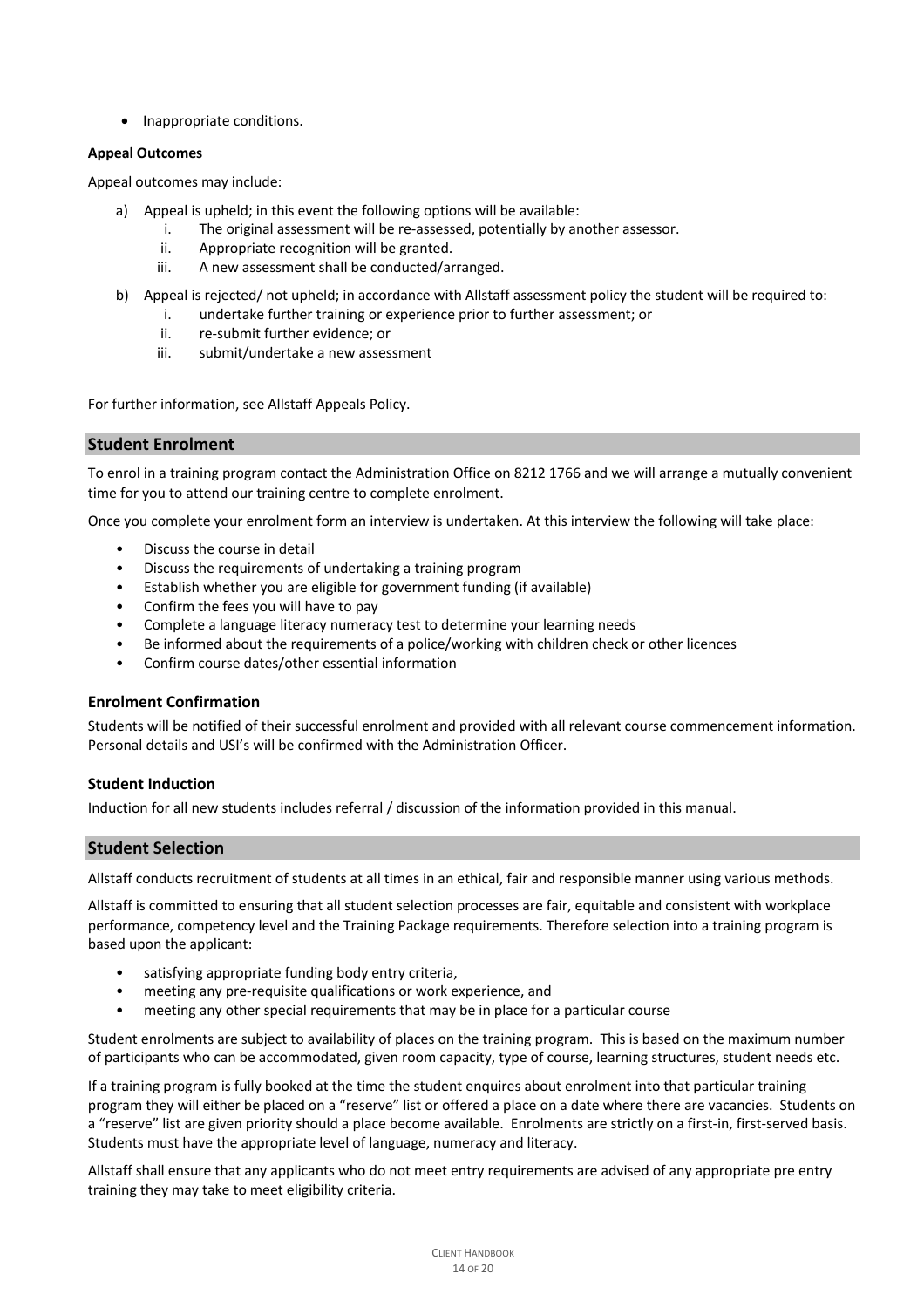#### **Student Records**

Allstaff maintains an individual student file for every student who undertakes any form of training and assessment with us. This file contains records regarding your personal details provided to us, any training and assessment undertaken and completed. This file is available to you.

In accordance with Privacy laws and confidentiality requirements, your file is kept in a locked cupboard. Only those Allstaff personnel who need to have access to your file for training and assessment purposes can access it.

No other person/student can and will have access to your personal student file without your prior written permission.

If you would like access to your personal records simply contact the DIRECTOR.

#### **Complaints**

Allstaff has a fair and equitable process for dealing with student complaints.

All students have the right to express a concern or problem they may be experiencing when undergoing training. The following is an outline of the Complaints Policy.

#### **Principles**

- Complaints are treated seriously and dealt with promptly, impartially, sensitively and confidentially.
- Complaints will be resolved on an individual case basis, as they arise.
- All students have the right to express a concern or problem and/or lodge a complaint if they are dissatisfied with the training and assessment services that they have been provided (including through a third party) or the behavioural conduct of another learner.
- All complaints are acknowledged in writing and finalised as soon as practicable.
- The complaint resolution procedure is based on the understanding that no action will be taken without consulting the complainant and respondent, using a process of discussion, cooperation and conciliation.
- The rights of the complainant and respondent will be acknowledged and protected throughout the complaint resolution process, including the conduct of separate interviews initially.
- In the interest of confidentiality, the number of people involved in the resolution process will be kept to a minimum.
- Final decisions will be made by the Allstaff Director or an independent party to the complaint.
- The complaint resolution procedure emphasises mediation and education while acknowledging that in some instances formal procedures and disciplinary action may be required.
- If the complaints process fails to resolve the complaint or the complainant is not satisfied with the outcome of the complaint the matter will be referred to an independent third party for review, at the request of the complainant. All costs incurred for the third party review will be advised to the complainant.
- If the complaint will take in excess of 60 calendar days to finalise Allstaff will inform the complainant in writing providing the reasons why more than 60 calendar days are required. The complainant will also be provided with regular updates on the progress of the complaint.
- Victimisation of complainants, respondents or anyone one else involved in the complaint resolution process will not be tolerated.
- All complaints will be handled as Staff-In-Confidence and will not affect or bias the progress of the student in any current of future training. The rights of the complainant and respondent will be acknowledged and protected throughout the complaint resolution process.

#### **Lodging a Complaint**

Should you wish to lodge a complaint, a formal or informal approach should be made by the student to the trainer /assessor/DIRECTOR.

The student completes a Complaints Form to commence the process.

For further information, see Allstaff Complaints Policy.

#### **Course Fees**

Allstaff has developed a fair and equitable process for determining course fees, refunds and payment options.

#### **Flexible payment options**

Payment plans can be arranged to assist students and a variety of payment options are available.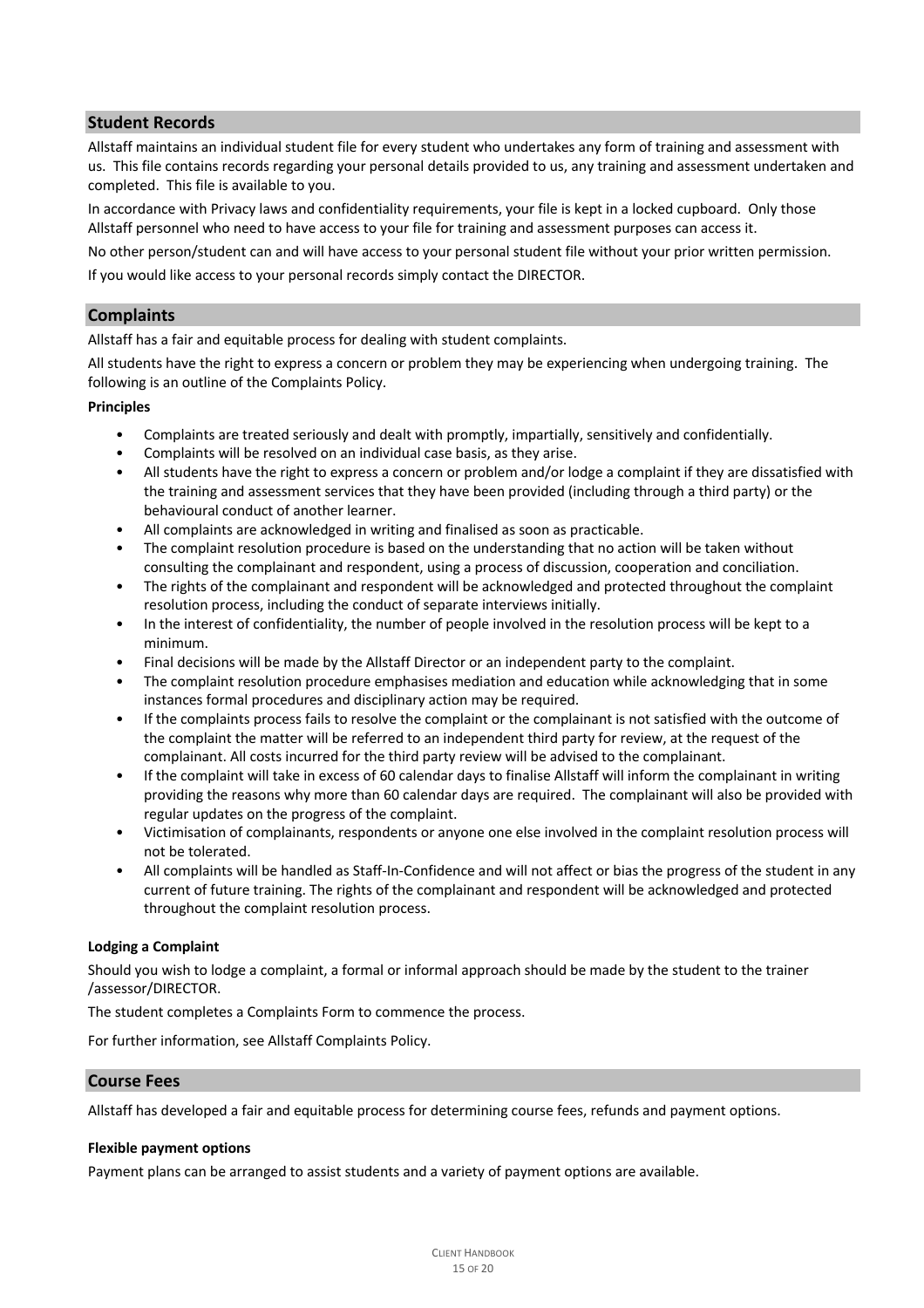#### **Cancellation & Transfers**

#### **Enrolment cancellation / withdrawal / deferral / amendment**

Students who wish to withdraw/cancel/defer/amend their course are required to complete a Course Withdrawal Amend form.

#### **Student Transfers**

- a) **Transfer to another "Course date"** Students are able to transfer to another course date, providing they make a request in writing a minimum of one week in advance. The transfer is subject to course availability.
- b) **Transfer to another "Course"** Should a student wish to transfer to another course, they need to make the request in writing a minimum of one week in advance. The transfer is subject to course availability.
- c) **Transfer to another "Delivery mode"** Should a student, enrolled in a course, wish to transfer to another "delivery mode" for the same course they are able to do so providing they make a request in writing a minimum of one week in advance. An administration fee is applicable for all transfers to another course delivery mode.

The transfer is subject to course availability.

#### **RTO Cancellation of courses**

Allstaff reserves the right to cancel a course if insufficient enrolments are received prior to course commencement. Students already booked in these courses will be notified. If a course is cancelled, a full refund of all monies paid by a student for the course will be made within seven (7) days. Allstaff has financial safeguards in place to ensure that all prepaid fees are available for refund in the case of cancellation by Allstaff.

#### **Equal Opportunity**

Allstaff is committed to equal opportunity policies and principles as they affect students and employees to ensure the elimination of discrimination and harassment.

#### **Rights and Responsibilities**

Allstaff has a legal and moral obligation to provide equal opportunity in employment and a learning environment free from harassment for employees, contractors and students.

Allstaff is committed to providing an environment which recognises and respects the diversity of employees, contractors and students. Allstaff is committed to providing a work and study environment free from harassment, vilification and bullying and supports the rights of all employees, contractors and students to work and study in a safe and healthy environment free from such behaviour.

Allstaff will:

- Ensure that employees, contractors and students understand that these types of actions and behaviour will not be tolerated in the work/study environment.
- Request that any behaviour which could be considered harassment, vilification or bullying cease immediately.

All employees, contractors and students have a role to play in eliminating harassment, vilification and bullying by not encouraging or showing support for harassment, vilification or bullying aimed at work or study colleagues. This can be achieved by:

- Refusing to join in with these types of actions and behaviours.
- Supporting the person in saying no to these behaviours.
- Acting as a witness if the person being harassed decides to lodge a complaint.

If an employee, contractor or student feels harassed, vilified or bullied, the employee, contractor or student is encouraged to inform the person where the behaviour is unwanted, unacceptable and/or offensive. If the employee, contractor or student feels unable to approach the person, or if the behaviour continues following their request that the behaviour cease, the DIRECTOR should be contacted.

As a student of Allstaff, you have the responsibility to: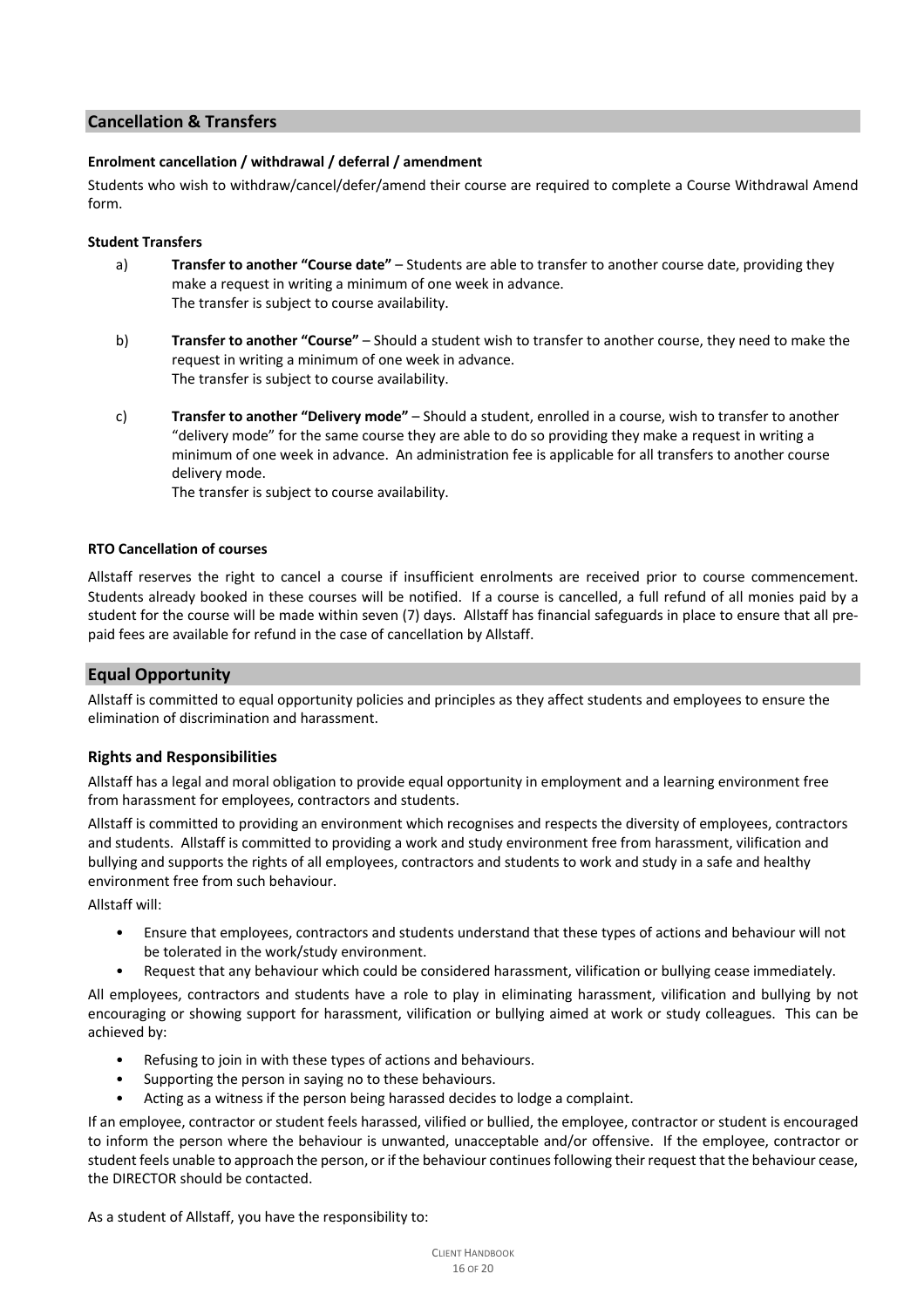- Act to prevent harassment, discrimination and victimization against others;
- Respect differences among other staff, students and contractors, such as cultural and social diversity;
- Treat people fairly, without discrimination, harassment or victimization;
- Refuse to join in with these behaviours;
- Supporting the person in saying no to these behaviours;
- Acting as a witness if the person being harassed decides to lodge a complaint.

#### **Discrimination**

Discrimination is treating someone unfairly or harassing them because they belong to a particular group. It is against the law to discriminate against a person because of their age, sex, pregnancy, disability (includes, past, present or possible future disability), race, colour, ethnic or ethno-religious background, descent or nationality, marital status, sexuality or gender identification.

Both direct and indirect discrimination are against the law:

- Direct discrimination means treatment that is obviously unfair or unequal.
- Indirect discrimination means having a requirement that is the same for everyone but has an effect or result that is unfair to particular groups.

#### **Harassment, Vilification and Bullying**

All employees, contractors and students have an equal opportunity to work and study. Allstaff will not tolerate behaviour which is of a harassing, vilifying or bullying nature.

It is against the law for employees, contractors and students to be harassed during the course of their work or study because of their sex, pregnancy, race (including colour, nationality, descent, ethnic or religious background), marital status, disability, sexuality, health status or transgender. Federal anti-discrimination legislation applies to staff, contractors and students.

#### *Harassment*

In general, harassment is behaviour which is unwanted and that humiliates, offends or intimidates a person, and occurs because of a person's:

- Race, colour, ethnic or ethno-religious background, descent or national identity.
- Sex.
- Pregnancy.
- Marital status.
- Disability (including physical, intellectual and/or behavioural/psychiatric disability; past, current or future disability; actual or presumed disability).
- Sexuality (male or female; actual or presumed).
- Transgender.
- Age.

It is unlawful for a person to be harassed due to a relationship to or association with a person of a particular race, sex, marital status, disability, homosexuality, transgender or age.

Harassment in the work and study environment can be overt or subtle, direct or indirect. It can be verbal, non-verbal or physical. Harassment can occur when power is used incorrectly.

Harassment is not always intended. Actions and behaviour which one person finds amusing or unimportant may offend or hurt another person.

Examples of harassment include:

- Intrusive or inappropriate questions or comments about a person's private life.
- Unwanted written, telephone or electronic messages.
- Promises or threats to a person.
- Physical violence or the threat of physical violence or coercion.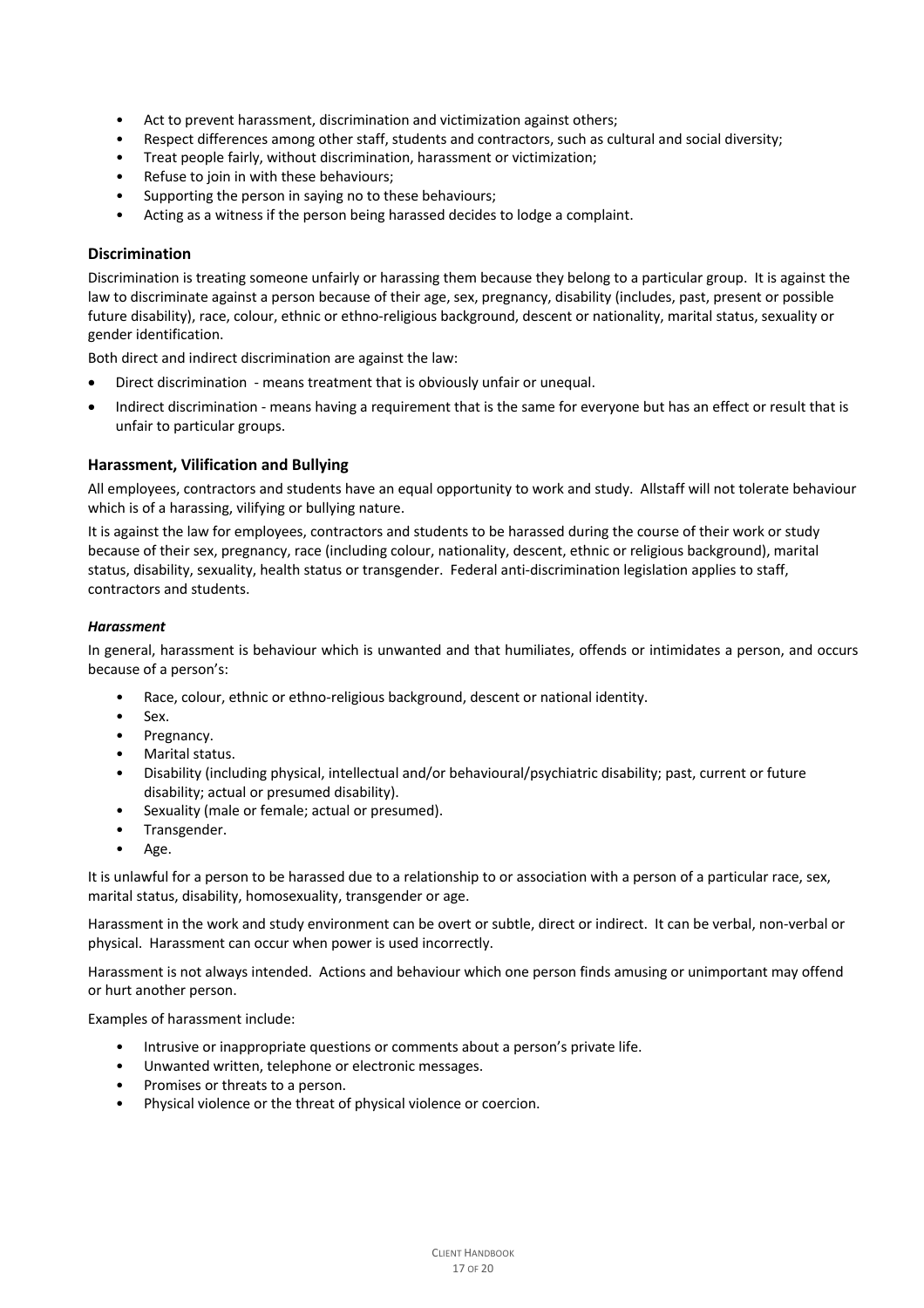#### *Vilification*

Vilification is the public act of a person which incites hatred towards, serious contempt for, or severe ridicule of, a person or group of persons on the grounds of race, sexuality, transgender or health status.

Examples of circumstances and behaviour that may constitute vilification on the basis of a person's race, sexuality, on transgender grounds, or disability (HIV/AIDS) etc are graffiti, speeches or statements made in public, abuse that happens in public, statements or remarks in a newspaper, journal or other publication, on radio, television or other widely accessed electronic media such as internet, email etc. People wearing symbols, such as badges or clothing with slogans, in public, gestures made in public, posters or stickers in public space.

#### *Bullying*

Bullying behaviour can refer to the actions or behaviours of a person to another that intimidates, degrades or humiliates the person. It may include verbal abuse, behaviour intended to punish such as isolation, exclusion from workplace activities and "ganging up". Repeated "put-downs", aggression, threats and poorly managed conflicts of opinion may be part of bullying behaviour. It can occur between people such as managers and employees or contractors, co-workers and students.

#### **Sexual harassment**

Allstaff will not tolerate sexual harassment in the learning or work environment.

Allstaff deplores all form of sexual harassment and seeks to ensure that the work and study environment is free from such harassment. Implementation of this policy is the responsibility of all persons.

Sexual harassment is unlawful. The harasser may be held liable for unlawful actions and be required to pay damages. All employees, contractors and students have the right to work and study in an environment free from sexual harassment.

#### *Forms of sexual harassment*

Sexual harassment may take many forms. Often people do not realise that their behaviour constitutes sexual harassment, but they must be aware that behaviour that is acceptable to one person may not necessarily be acceptable to another. Sexual harassment is any unwanted behaviour of a sexual nature by one person to another at work or in a work-related setting. Examples of sexual harassment include, but are not limited to:

- Insensitive jokes and pranks.
- Lewd comments about appearance.
- Unnecessary body contact.
- Displays of sexually offensive materials, for example, calendars or posters.
- Requests for sexual favours.
- Speculation about a person's private life and sexual activities.
- Threatened or actual sexual violence.
- Threat of dismissal, loss of opportunity and so on, for refusal of sexual favours.

#### **Complaints**

All complaints regarding equal opportunity matters are treated seriously and investigated promptly, confidentially and impartially.

#### **Privacy**

Allstaff abides by the Privacy Act and respects students, staff and trainer/assessors' right to privacy.

As a RTO, Allstaff is obliged to maintain effective administrative and records management systems. This involves the collection and secure retention of personal information from students. All staff must be scrupulous in using student information only for the purposes for which it was gathered. All students have access to their own records at all times.

Allstaff collects information from students upon initial enquiry and at enrolment and during the provision of the training and assessment services. Allstaff may use personal information to advise students of upcoming events and training courses and for marketing and research purposes. In addition feedback on services provided through surveys is collected. This feedback assists us improve the quality of our services and training and is treated confidentially.

Allstaff will only disclose information to other parties, as required by law, or as otherwise allowed under the Privacy Act 1988.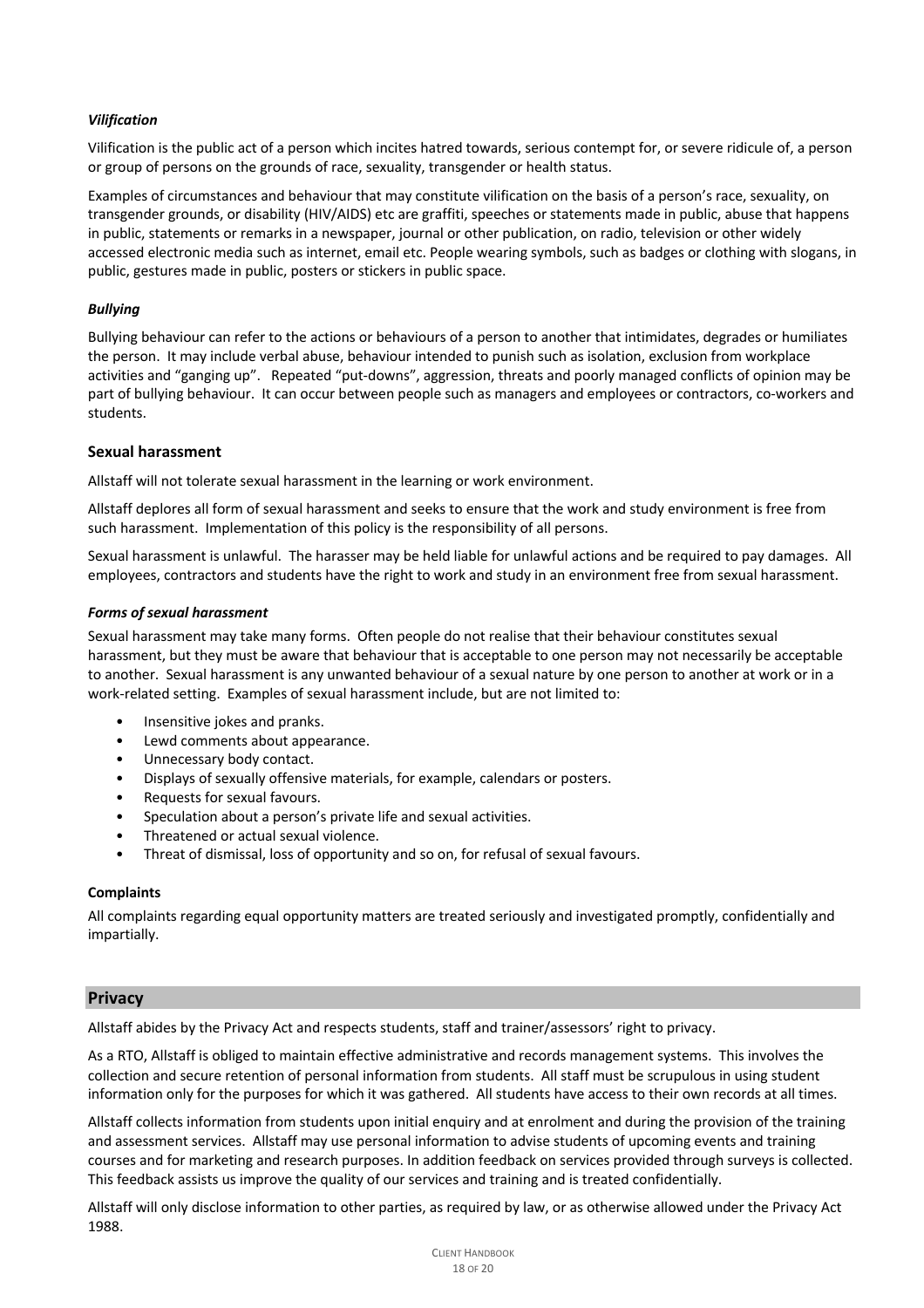For further information, see Allstaff Privacy Policy.

#### **Refund Policy**

Payment of all refunds to students who are entitled to a refund, are in accordance with the following refund policy.

Allstaff will strive to maintain its highly competitive fee structure, as well as its fair and equitable refund policy.

- a) Payment of all refunds is made within one week (seven days) of application for refund.
- b) With regard to all withdrawals, Allstaff will firstly encourage a student to enrol on another course date, prior to processing refund applications.
- c) Written notification of withdrawal from a training program must be provided by a student to apply for a refund for a course. This may be via letter, email or the completion of the refund form.
- d) There is no refund applicable where a student has commenced their course/unit.
- e) There is no refund to participants who do not obtain their qualification after assessment.
- f) There is no refund for recognition of prior learning assessments after enrolment, where Recognition resources and services have been supplied to the student.
- g) Allstaff does not accept liability for loss or damage suffered in the event of withdrawal from a course by a student.
- h) Allstaff provides a full refund to all students, should there be a need for Allstaff to cancel a course. In the first instance Allstaff will (where possible) provide an opportunity for the student to attend another scheduled course.
- i) If Allstaff cancels a course, students do not have to apply for a refund, Allstaff will process the refunds automatically.

#### **Commencement dates**

- Please note commencement for correspondence courses is the date that the training materials were posted to the student.
- Commencement for online students is the date that online access is provided to an individual student for a particular course.
- Commencement date for a classroom based learning mode is the first day of the course.

#### **Workplace Health and Safety (WHS)**

Allstaff is committed to providing a safe and healthy learning and work environment. The safety of our students and staff is of primary importance in all activities and operations of our organisation. We are committed to implementing, maintaining and continuously improving work health and safety in all of our facilities and operations.

Allstaff encourages all persons to regard accident prevention and safety as a collective and individual responsibility.

Allstaff recognises its responsibility under the Workplace Health and Safety and related regulations. The DIRECTOR has responsibility for ensuring the health and safety of staff, students, contractors and visitors. This includes:

- Maintain the workplace in a safe and healthy condition.
- Provide adequate facilities to protect the welfare of all employees.
- Provide information, training and supervision for all staff and contractors, helping them to integrate WHS into their work areas and roles.
- Provide information, where relevant, to students, allowing them to learn in a safe manner.
- Check WHS system compliance via ongoing auditing.
- Integrate continuous improvement into WHS performance.

#### **Duty of Care**

Allstaff is committed to taking practicable steps to provide and maintain a safe and healthy work and learning environment for all staff, students, and contractors. Specific responsibilities are shown below.